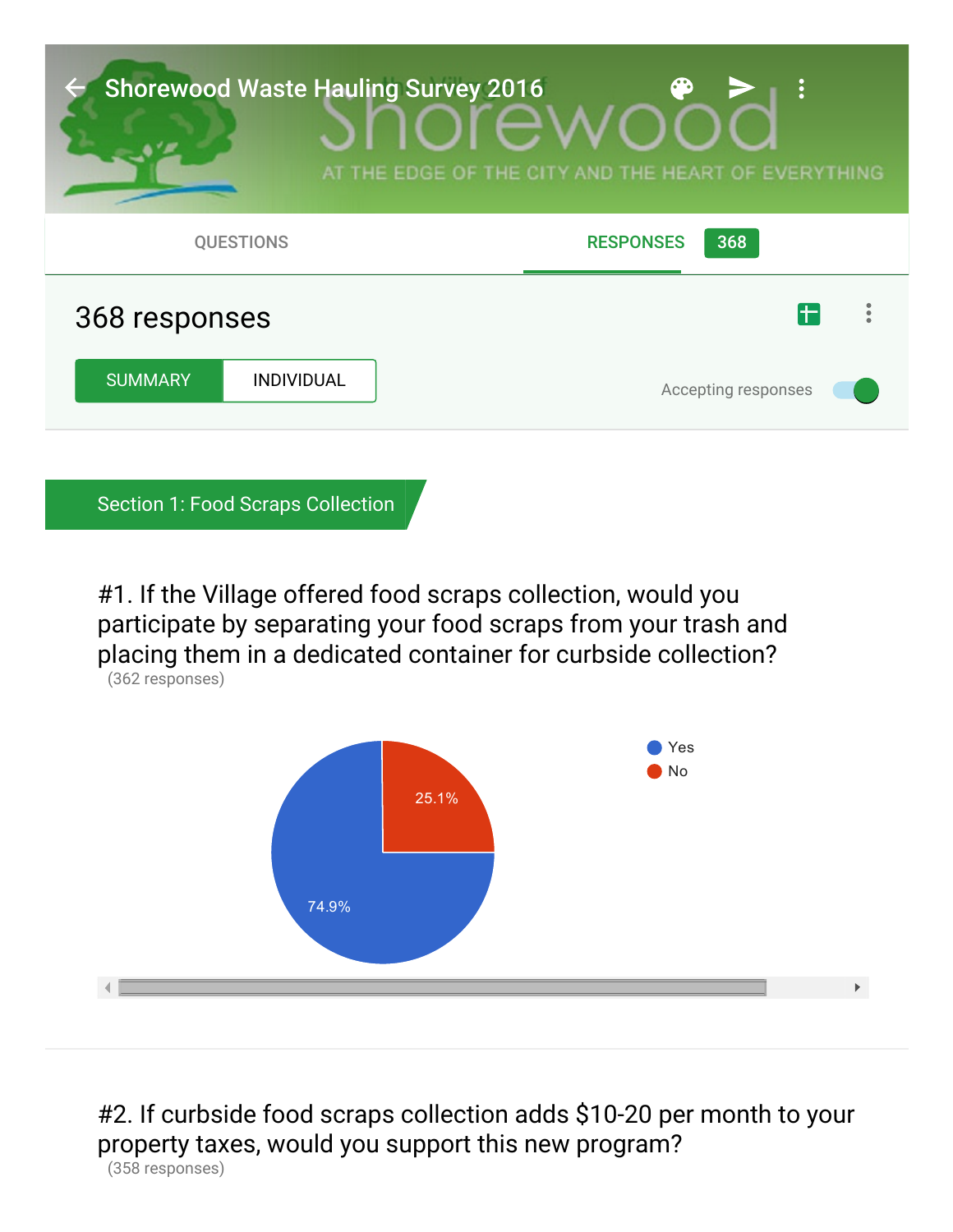

#3. If curbside food scraps collection is offered instead as an optional service and billed at a monthly rate of \$10-20, would you be likely to sign up for this service?



#4. If the Village provided a free drop-off program of food scraps at the DPW Recycling Center, would you be likely to separate your food scraps from the trash and drop them off?

(359 responses)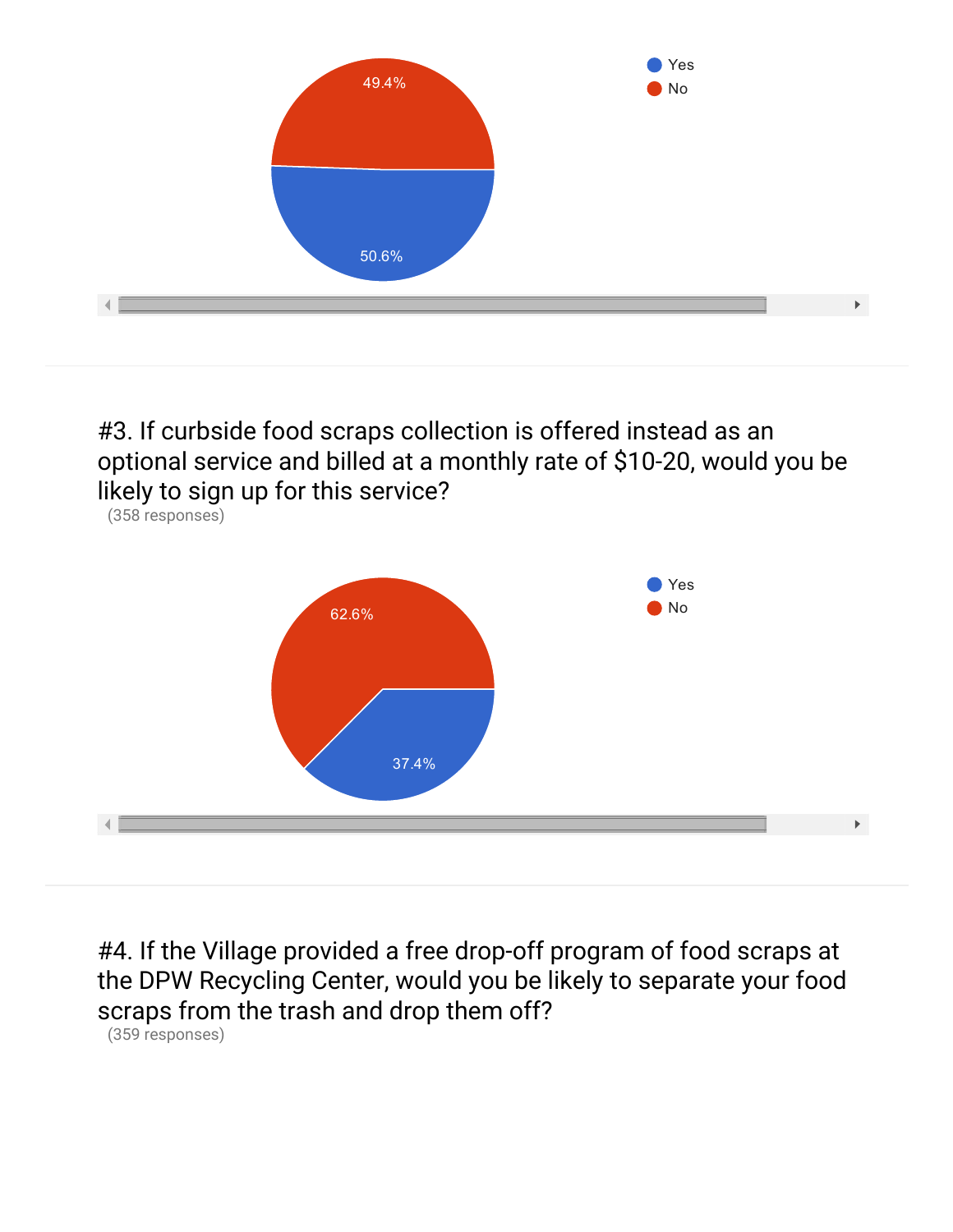

## #5. Do you have a different idea of how you would like the Village to initiate a program for composting food scraps?

(99 responses)

| <b>No</b>                                                                                                                                                                                                                                                                                                                                                                     |
|-------------------------------------------------------------------------------------------------------------------------------------------------------------------------------------------------------------------------------------------------------------------------------------------------------------------------------------------------------------------------------|
| <b>No</b>                                                                                                                                                                                                                                                                                                                                                                     |
| <b>No</b>                                                                                                                                                                                                                                                                                                                                                                     |
| We have a large compost bin that we separate our food scraps into already, therefore would not be in<br>favor of an optional pick up with a monthly fee only for those participating.                                                                                                                                                                                         |
| We have a large compost bin that we separate our food scraps into already, therefore would not be in<br>favor of an optional pick up with a monthly fee only for those participating.                                                                                                                                                                                         |
| Do not add it to our already high property taxes, middle class is squeezed                                                                                                                                                                                                                                                                                                    |
| There's a difference between composting and collection food scraps. Meats can't be composted, as<br>far as I know. We currently have a covered compost pile for our compostable food scraps so would<br>not use the service. It's a good idea for those who don't compost. There's a big difference between<br>\$10 and \$20 per month, a more exact number would be helpful. |
| We already compost our food scraps                                                                                                                                                                                                                                                                                                                                            |
| I already compost my organic waste, and am mostly vegetarian, so there is little that doesn't go in my<br>compost bin.                                                                                                                                                                                                                                                        |
| We already compost in our yard for gardening                                                                                                                                                                                                                                                                                                                                  |
| Land fill!!                                                                                                                                                                                                                                                                                                                                                                   |
| Right now I collect bread, egg shells, coffee filters, tea bags and all vegetables for composting. It is<br>easy to do and I love having "dry garbage" under the sink. If we have any meat products they are taken<br>directly to the outside garbage container in a plastic bag. I would much prefer to have this collected<br>separately as "food scraps".                  |

I didn't respond to the prior questions because, to me, there's a big difference between 10 and \$20/month. I'd probably do it for 10 but not 20.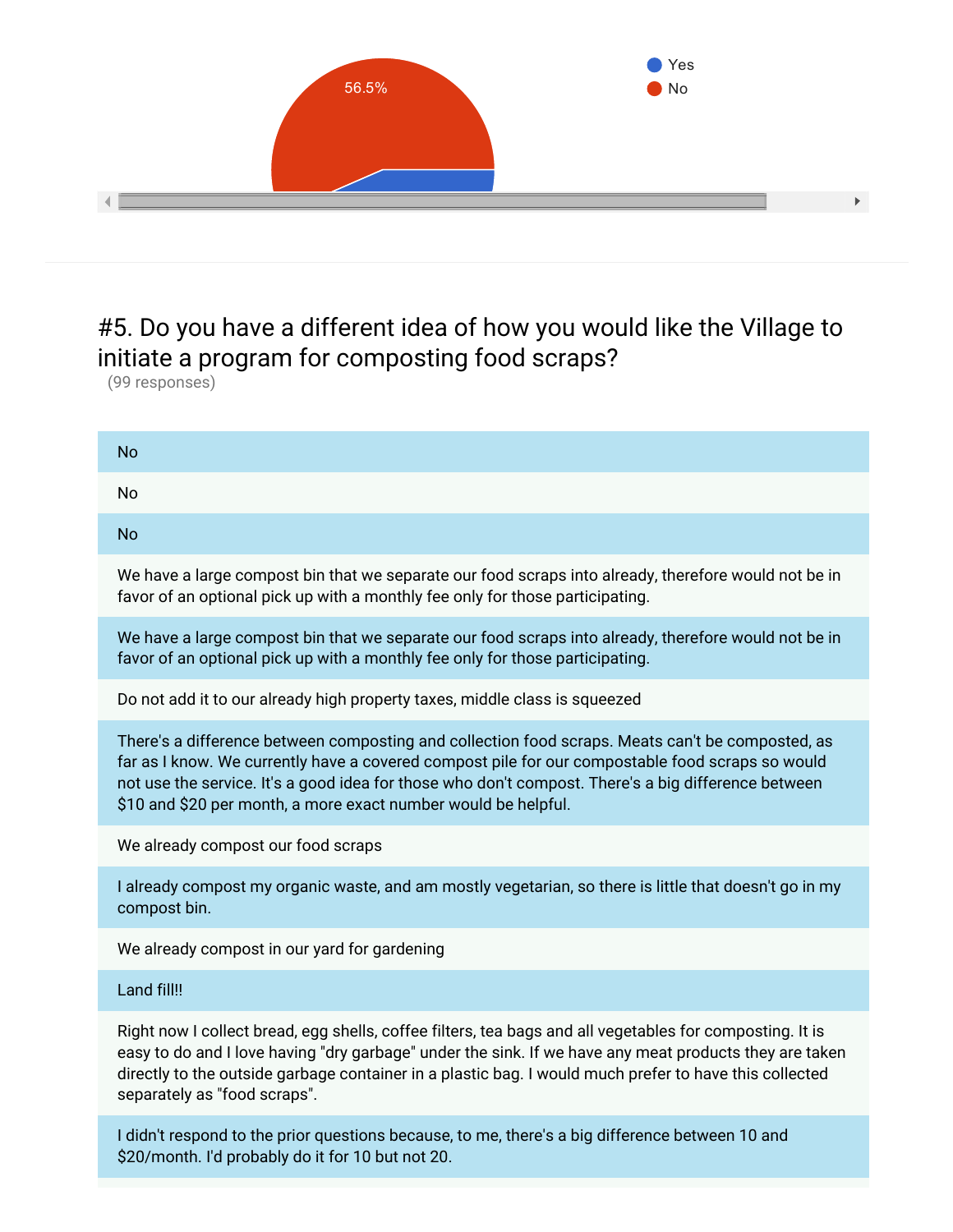We don't see any food scraps program working here, and am opposed. We are not Seattle; we are much colder and snowier in winter and much warmer in summer, and very densely populated: 13,000 + people in 1 1/4 sq miles. See below for additional comments

We compost our food scraps at home so personally I would not pay or utilize a village composting program but I support having the option to pay for curbside or drop off composting. I do not support an automatic \$10-20 per month increase in property tax to support the program.

Offer free compost bins and set them up for residence to do in their own backyard.

I didn't answer #2 as I am a renter.

We have our own composter for non-meat scraps, so we wouldn't get full value from participating. The Village might look into offering residents the option to buy their own composters at a bulk rate price and hold classes on composting.

I believe there needs to be some sort of incentive either monetary or a certificate for soil or food from a local source

We have a composting bin adjacent to our back yard garden, which I've used for 20 years in all but the winter months for non-animal food waste and healthy, non-invasive plant trimmings from our yard. The finished compost yearly enriches all our planting areas. Home-gardening with composting might be offered as another option by the Village (substituting composting bins in place of large carts - less expensive if bought in quantities). Combining these two activities would enhance the quality of Village residents' diets and could significantly reduce the amount of landfill waste. (Our warmer months landfilled waste is 1/2 the quantity of that in our trash cart during the winter.) For our Village's increasing number of multi-family housing units compost collection sites could be located within these complexes for pickup, and the service fees included in the rental/association agreements. Fees for multi units' composting could be lower than for individual home-owners, based on the number of pick-up stops made, and a sliding scale fee based on weight, divided between the population served at each location.

Is it possible to share the compost material with homeowners?

I have a compost bin used seasonally. Having an annual sale of compost bins for a good deal promoted composting in Madison and could help here. I find it hard to keep a bag for more than 2 days inside or it smells. Hence I would be unlikely to use weekly composting, just use my own

I compost at home. For those that cannot, maybe expand school composting program to other locations - e.g. parks?

If people wish to compost, they should do it on their own. Taxes and fees are high enough.

Just don't go this way...

It will be succesful only if it is village-wide program just like recycling.

I would bring to DPW if it was the only option but my work schedule doesn't allow me to get to DPW when it is open

I think the program might be more popular if residents would have access to the compost that is created. For example, free if you pick it up at the dump.

I already compost in my backyard. Perhaps offer residents the chance to buy a composter (like we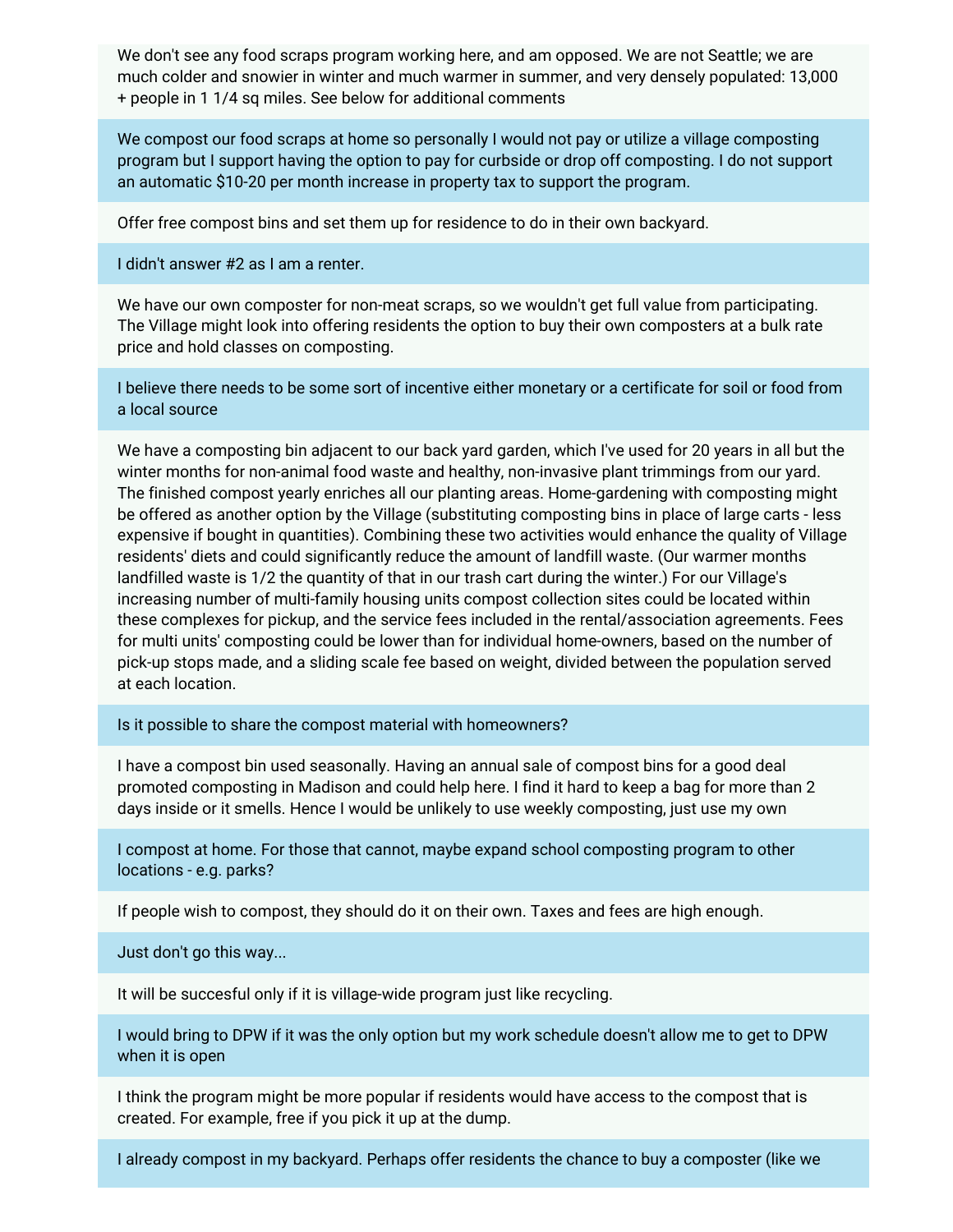bought uniform rain barrels) with instructions? Apartment dwellers should have some other option though.

This survey does not address the situation of apartment dwellers. My food scraps go down the garbage disposal and are recycled as Milorganite. One again the Village of Shorewood is oblivious to the needs of apartment dwellers.

provide low-cost compost bins for yards

We have been composting fir 8 years and we reuse the soil every year for garden and plants

Discounted backyard compost bins and education programs

I am in full support of this, but I already use a backyard composting system and use my composted material in my yard. I would bring pizza boxes and soiled paper to the yard however.

I do not understand why this is being considered. I would like to better understand (1) the benefit of composting food scraps? (2) how can such composting be managed sustainably (ecologically and financially?), and (3) options to test initiatives to see what citizens like and value?

I compost my own food waste at home. There is also the Kompost Kids program, which has a dropoff location on Auer Ave. near Humboldt that people could use who wanted to drop off their scraps.

Don't do i

We have very few food scraps and use the garbage disposal for those

I have a garbage disposal, so I wouldn't need this, but I think a fee billed monthly is appropriate.

I already compost at my home

Encourage backyard composting.

Encurage individual composting, the community composting/drop-off point is a good idea.

Maybe by the end of the block.so two blocks could meet in one spot. And the truck would pick up in fewer stops.

I personally like the drop-off idea, as it is likely cheaper than curbside pick-up, although I think fewer people will participate, so I also see benefit to curbside.

Do not add it to property tax bill

Encourage garbage disposals which grind it up and send it to the MMSD which does utilize the waste for Milorganite.

I would support a user-fee-based scrap collection program only (paid for by residents who participate but not by residents like me who compost their own food scraps). Rewrite village code to encourage composting in back yards without fear of being ticketed. Charge by the pound for trash collection--or at least offer to charge less for picking up a smaller kart of trash, and offering for sale a smaller size kart. This would give the incentive for residents to throw less out and divert more into their own compost bins.

If people want to compost food scraps do it yourself. If you are so lazy you need a food scrap compost service. You really think those people are going to take the time to separate the scraps to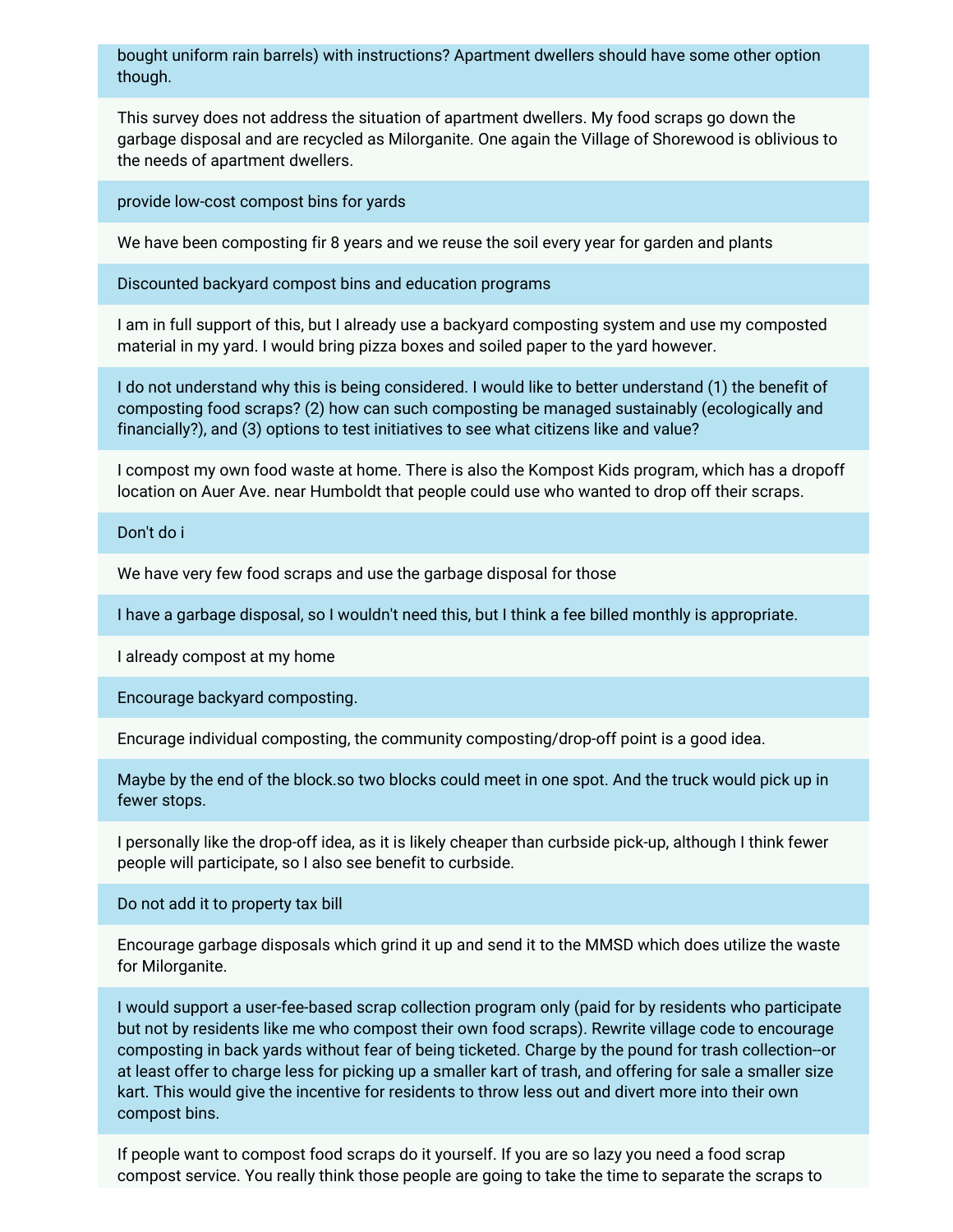begin with. Maybe all the hippies in Shorewood can start a food scraping club.

Portland, OR has a great way to handle compost/trash and recycle. We should do exactly that. Please look into it.

Use schools? Send scraps into outside collection & schools use for their gardens? Organized network of active composting in Shorewood & a way to drop at their homes?

The city of Portland offers this free. Sells compost to farmers.

I answered no to #1-3 because I am in a condo with private services

How about offering a special on home composter units a lot like MMSD does with its rain Barrel program? We have a composter and recycle the composted material into our gardens.

I believe that in some municipalities there's a penalty for not separating, rather than a charge for doing so. That model makes more sense to me, as it encourages participation.

Composting instructions

I already compost in my own yard, but my neighbors could use some refresher education on how best to compost and get rid of food waste, from my discussions with them.

Concerns regarding food scraps would be how to collect and distribute compost - mulching, particularly regarding christmas trees, provides a reasonable model.

I have a compost bin into which I already place all food scraps except meat items.

Could start with businesses only then scale to households.

Encourage installation/use of 1) in-sink food disposals and 2) DIY composting

Utilize a garbage disposal. Milwaukee waste system needs these items in order to make milorganite. If I wanted to compost food scraps, I would be living on a farm in the country. Therefore, I am not in favor of initiating any food scrap collection that would cost the taxpayers of Shorewood any money.

I favor drop-off to start.

Possible drop off locations at designated curbsides.

Keep hours for drop off convenient.

Not practical on cost/benefit ratio.

Possible farmers market. Or neighborhood designated place. I would take neighbors' food scraps.

I really like the idea of doing something Village-wide, because I won't have the time or need for composting on my own.

I have my own compost bin in the back yard.

1. Use Your Garbage Disposal. MOST HOUSES IN SHOREWOOD HAVE THEM. Or HAVE ONE INSTALLED.

Sidebar: Permits are an excellent revenue source Village of Shorewood.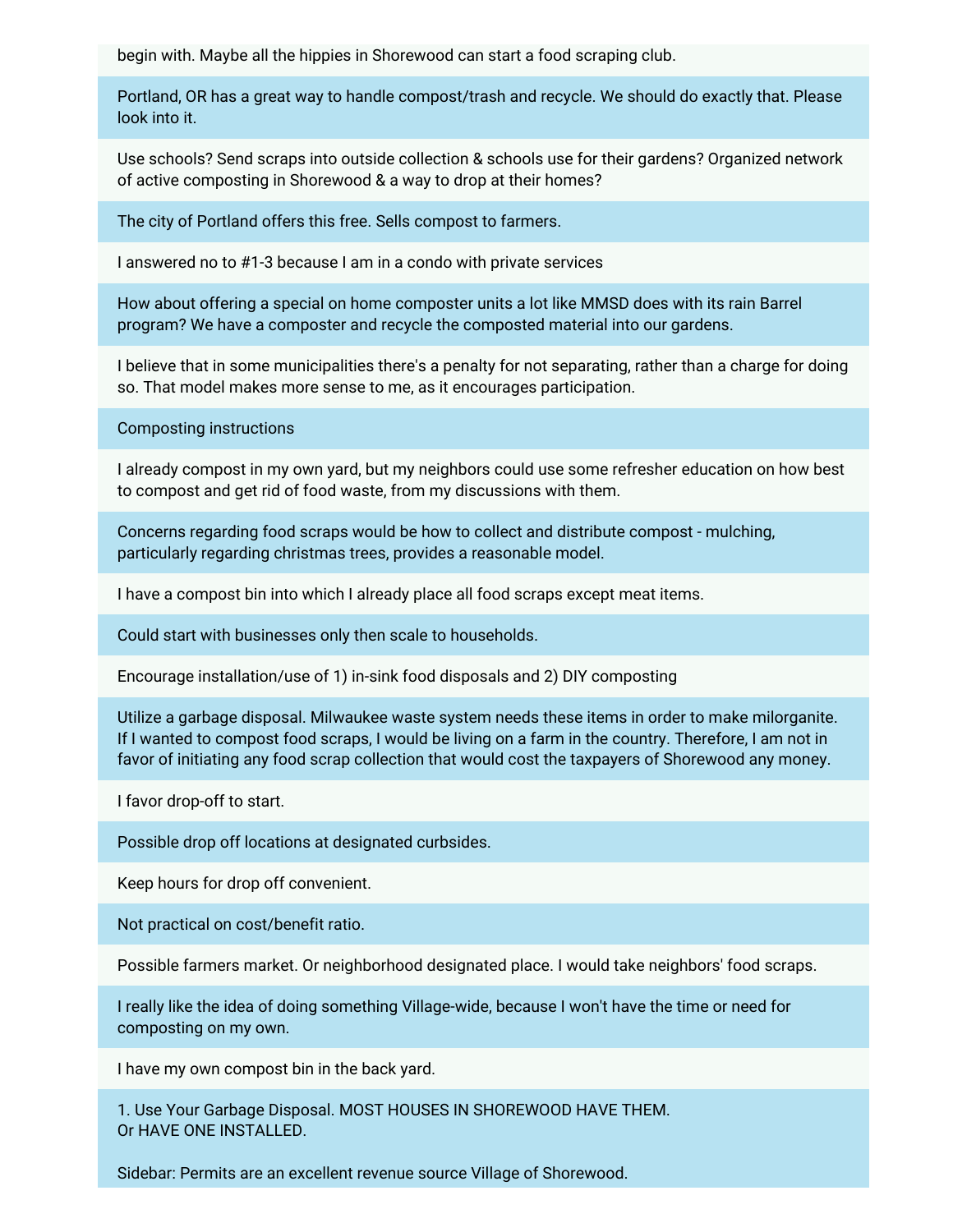We had a replacement disposal installed several years ago. Two permits required. No follow up inspection by Village. PERMITS GENERATE REVENUE with LITTLE OVERHEAD.

See Note (4) re. enforcement of codes.

2. Move to the Country. You can throw your Food scraps behind a barn to feed chicken, racoons & animals. NO STENCH NOR SAFETY HAZARDS FOR NEIGHBORS (ie. rodents or stray animals pawing through compost)

3. Provide Public Site for Food Scraps at DPW. HOWEVER, such a service should be based on a USAGE FEE with costs born by individual users. NOT TAXPAYERS- AT-LARGE.

4. Code Enforcement: What is Village going to budge to enforce codes for Raw Scraps and Composting. Think about it! A HIDDEN COST.

We already compost our scraps so I'd like to be able to opt out of any tax increases. But I love the idea.

encourage composting by residents on their own time with their own composters. We don't need a food scraps pick up to facilitate this. Setting out a partially decomposed pile of edibles, especially meat and bread, is an invitation to a large pest issue.

I don't think the village should be doing anything for food scraps, it is a stupid idea!

Keeping food scraps out of the trash could significantly reduce the amount we dump in a landfill and could instead create a valuable resource by turning organic material into compost. The types of food scraps collected would depend on the specific contract, but examples of items included in other programs are meat, bread, vegetables, dairy, coffee grounds, pasta, food-soiled paper products such as pizza boxes, napkins, paper cups, and compostable paper bags

What would you do with the compost of spoiled food?

Are we to "store" spoiled food in our homes...garages?

I don't see the issue with throwing out spoiled food and paper products. That is what garbage is.

Plastic bags can be reused as trash bags.

Shorewood doesn't need another new issue to address.

Our recycling containers and bins on set in front of our homes is really an eyesore...and we don't need to see our neighbors stuff to be recycled. And animals like it though...so do insects.

Blocks carriage walks....and when emptied and THROWN on the ground...lawn...street. The bins get broken from being THROWN down wherever they land...and WE have pay for new bins. No. And why are Karts in the streets? Why are they not placed back on curb after being emptied?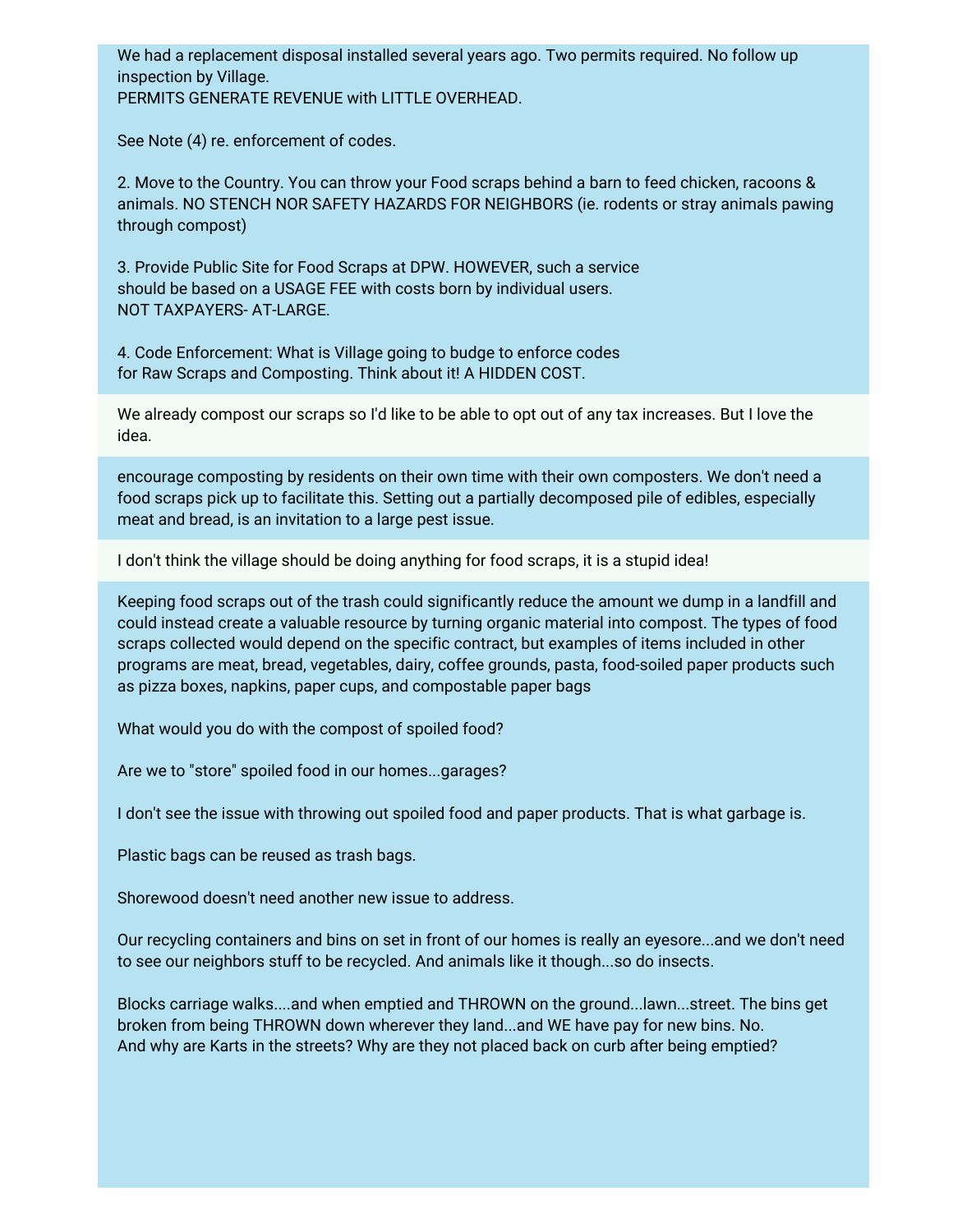Our garbage disposal handles most food scraps, except for corn cobs, peach pits, turkey bones, other more dense bones, etc. I don't think these things could be "composted."

We have been composting food scraps, leaves and grass clippings for 15 years.

Sell discounted compost bins to individuals who are interested

I would be more likely to participate in a program like this if village residents could receive garden compost in return. Or perhaps purchase at a discounted rate. The idea of saving food scraps to drop off is not appeals. Sounds like an unsanitary mess.

Don't even go there... This type of trash would STINK to high heaven.

Great idea but too expensive

Waste of time and money to do this

Offer compost bins at cost. I have one, and I use it.

can you imagine the stench?

What is so wrong with disposing it in the garbage like we all do now?

Voluntary program

I would like to see the compost available for purchase.

We have been using the compost at Lake Bluff gardens to compost kitchen scraps and our garbage has been cut in half; however the drop off is not convenient. To be effective, this program needs a curbside pick up option. beef deft Ho s ...

I have my own compost bin. Encourage this and maybe see composting bins

I will just compost as I have been.

I would love the schools to do the same! My sister helped to get Compost Crusader at her children's school and it's wildly successful!

Not necessarily a different idea, but I wonder if composting really needs to cost this much. It doesn't have to be collected weekly or even biweekly -- for example, we currently have a compost bin and scraps/partially finished compost that could be collected far less frequently. The cost strikes me as high, although I strongly support curbside composting.

No additional idea for collection, but what happens to the compost? Would I have access to The final product as a participant in the program?

We already compost at home, so our food scraps are currently separated and don't go into the waste stream. I'm not sure about storing it somewhere for a week before pick up, it seems like it could draw fruit flies. Also, it would be nice if you did use this service if you could get access to the compost for gardens.

I don't have a different idea, but the true answer to number 4 (above) is, occasionally, but that wasn't an option.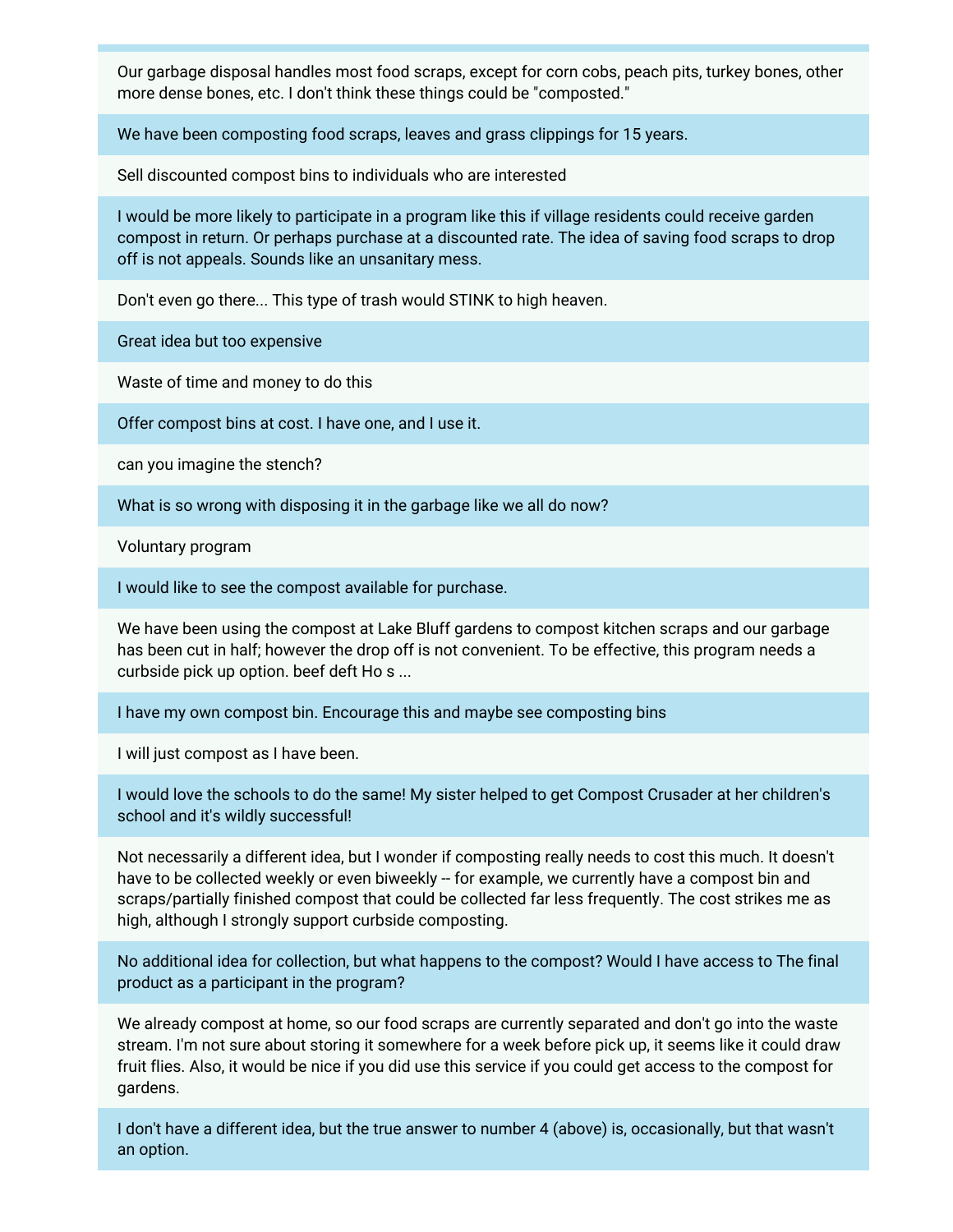It makes more sense to me for us to pay more for higher volume of garbage waste, thus incentivizing composting rather than "penalizing" it (financially).

Seattle was doing this in 2008 when I moved here. Home collection, maybe look into how they did it, container, cost, etc.

Just take my money and do whatever program you feel is best!

I would pay \$5 per month for pick-up. Would the Village match resident payments?

We lived in Seattle- they separate and collected weekly, it was wonderful!

optional participation is great, we compost on our property and use it on our gardens

Section 2: Recycling and Waste Collection

#6. What size recycling container do you currently have? (358 responses)



# #7. If you have an 18 gallon bin, would you want to switch to a 95 gallon kart?

(346 responses)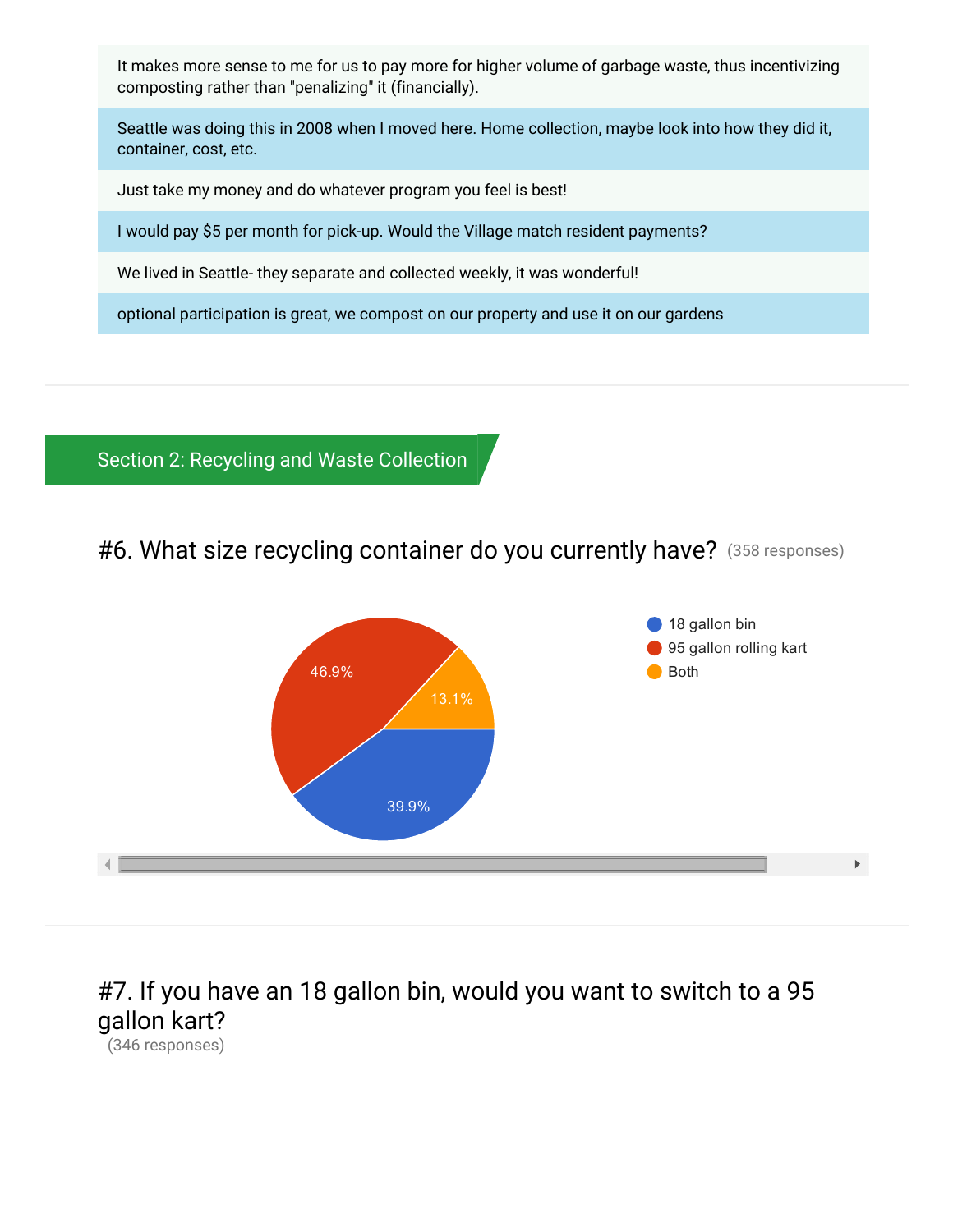

### #8. If you answered "Yes" to Question #7, and if you had a 95 gallon kart, would you recycle more material than you currently do? (310 responses)



#9. Do you have any large kart storage concerns? (351 responses)

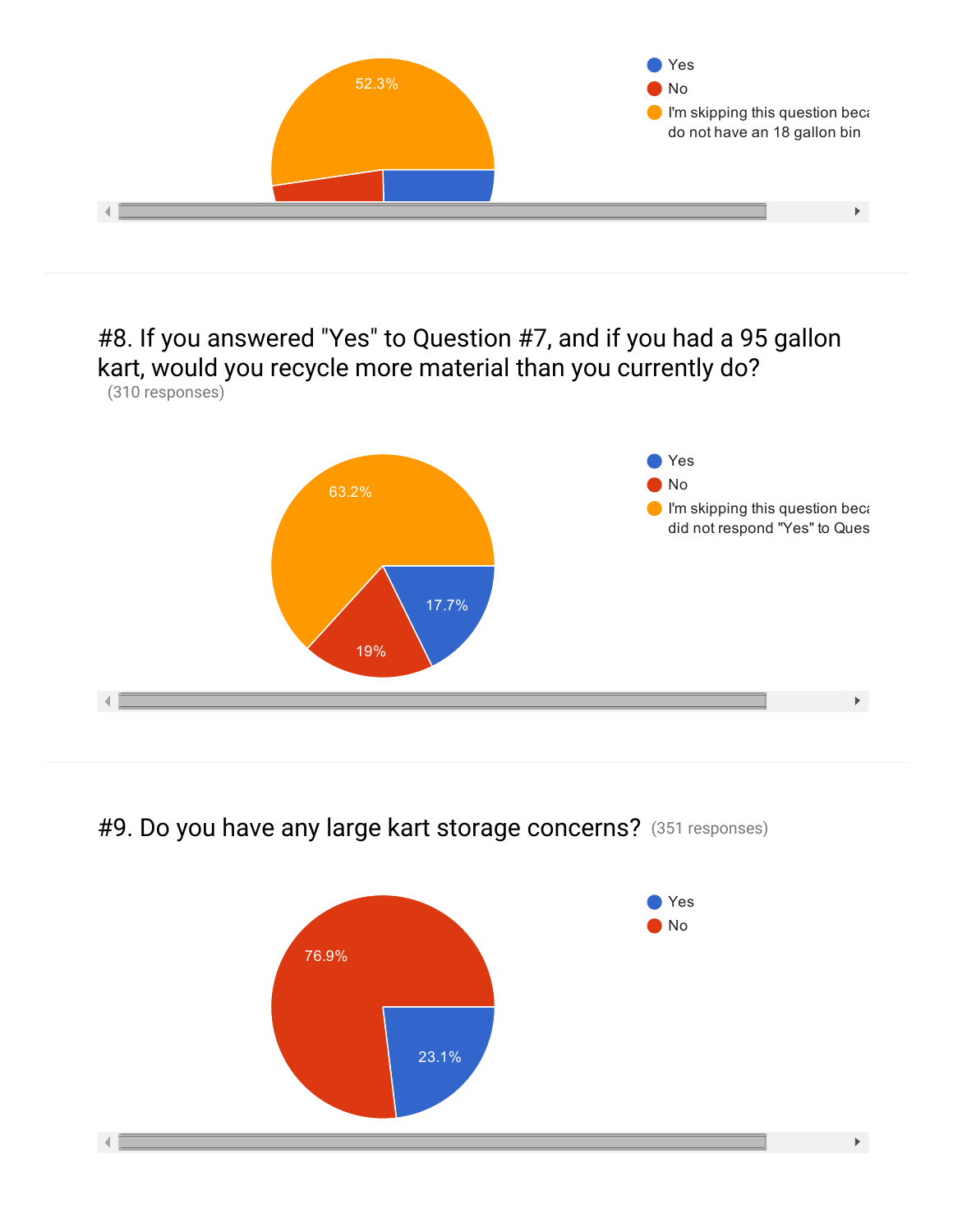## #10. If you responded "Yes" to Question #9, please explain why you have concerns about large kart storage?

(77 responses)

#### large kart is often overflowing by end of two weeks

large kart is often overflowing by end of two weeks

As a family of 4, we fit most of our recycling in 18 gallon bin and spill over goes in paper grocery bags that are placed next to bin on pickup day.

not much space available where it won't be an eyesore

I presently have the garbage kart and a yard waste cart. If there were a smaller cart for garbage tht has a lid, it might be able to fit 3 carts into the available space. Otherwise, I have no room.

I keep my recycle bins in my basement-- pretty convenient. If I had the large cart, it would be in my garage or in the alley... very far from the actual source of recyclables. That said, those bins are a pain to put at the curb. MAYBE a smaller rolling cart that could live by my side door might work.

If I switch to a large cart I would have to pay for it!!

No place to keep it also hard for me to move when full. I have a yard waste kart already and have storage hassles with it

The bin is large enough for my needs and I can store it in my basement, which is very convenient in bad weather. I do not want or need a large kart. It would also be difficult for me to wheel a kart from the alley to the sidewalk.

We live midblock w/alley (no side drive), predominantly duplexes on both sides of alley. Street-side front entrance is elevated (6 steps) and so we must (and do) hand-carry blue recycle bins down the steps. We are older (have lived here over 30 years) and we cannot now and never could transport any container larger than the small blue bins to the front curb. As it is, it requires 4 trips to place recycles in 2 bins at the curb, and our upstairs tenants do the same. The alley is completely parked up with small garages and slabs, It's a struggle in winter to find sufficient alley space for snow so that the alley can be plowed. Our backyards are tiny. DPW staff does a great job and we love Shorewood! But storage space and transport to the front are big problems for our blocks: 3800-3900 blocks on alleys bwtween Farwell and Maryland.

We don't have storage room for large kart.

Space to put it

We have outdoor storage room for only one kart - and, as two elders, have no need for a larger paper/metals/plastics recycle container.

I have a small lot. There is little space to store 2 garbage carts. This is especially difficult in the winter time. Instead, I would prefer weekly recycling.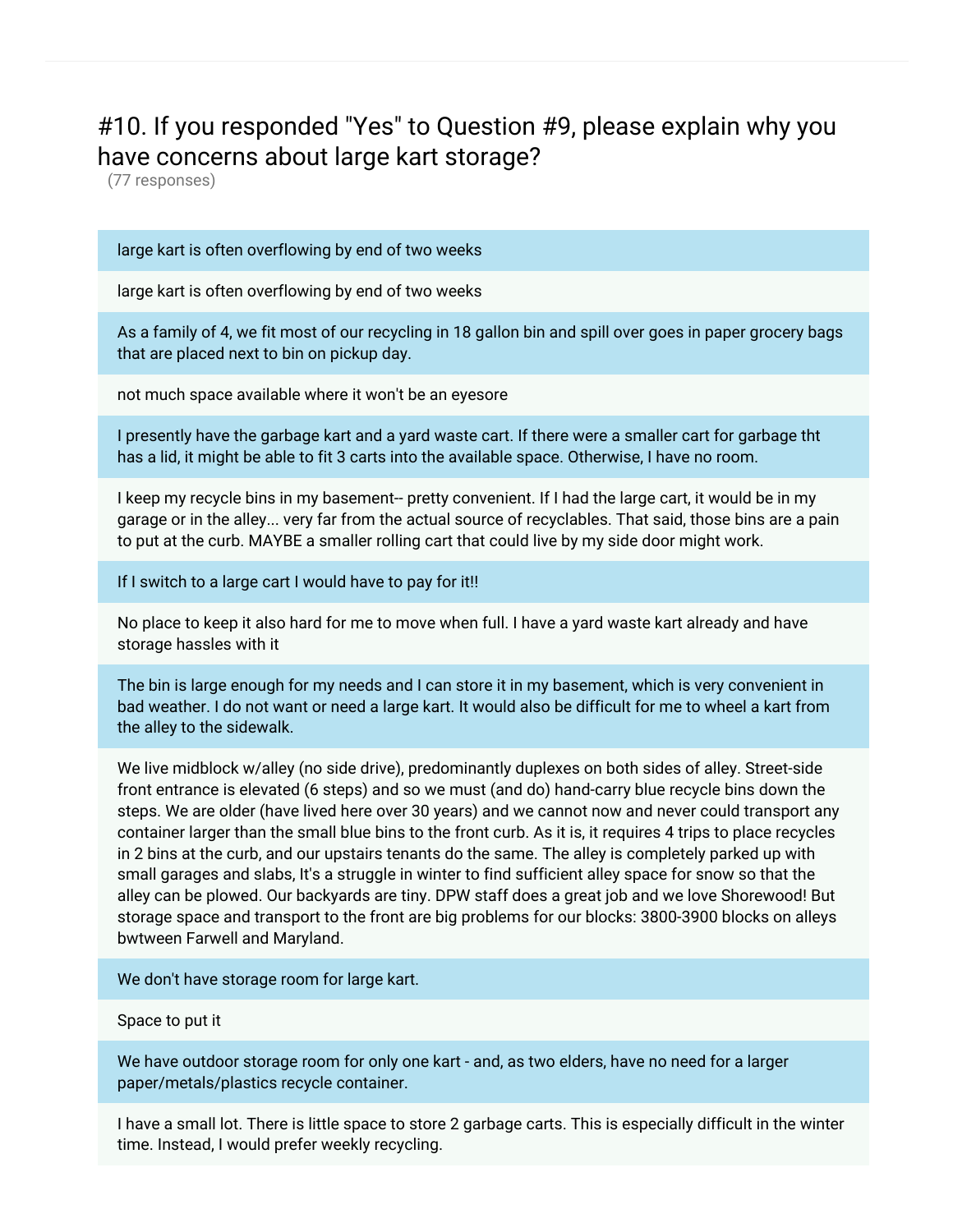It is difficult to haul the large cart to the front of our house when it is stored at the alley with the garbage cart. It would be nice if recyclables were collected in the alley like garbage. Not sure why this isn't done already.

Our currently recycling system at home is designed around the size of the 18 gallon bins.

I own a duplex. If we were required to have a trash cart plus a recycle cart for each family in the duplex, I have no place to store that many carts. And my current tenant and I would not need that many. We could get by with one trash cart and one recycling cart.

Very small garage and no driveway.

Not sure where I would store it, yard space is limited

have room for only one cart.

I already have two karts (one for garden waste) and I don't have a convenient space to store a third kart.

We do not have room to store a large kart for recycling. Our trash kart is picked up in our alley. When we landscaped our backyard and put in a fence, we installed a concrete with only enough room for one kart and for us to enter the alley. We have a tiny one-car garage that does not allow space to store a large kart for recycling. The rest of our backyard is either grass and flower beds and a brick and bluestone patio with a patio table and chairs. There is no suitable place to store a large cart. Having the 18 gallon bin for recycling with overflow going into paper bags placed alongside the bin works best for us. We store these in the basement until recycling day when they are put on the curb. We do not have a walkway that goes from our alley to the front of our house and cannot move any kart from the alley to the curb. Our next door neighbor uses a large recycling kart and just stores it in front of her house's front porch. Yuck! Honestly, we just do not have any room for a large recycling kart.

We live on an alley so I would only want the kart if it would be emptied in the alley and we could store it there as well.

Out duplex currently has two garbage carts, yard waste cart & 3 recycling bins. Not sure where a 3rd cart would fit in the garage.

Very difficult to move up stairs and thru narrow walkways. I use two 18 gallon bins instead.

I dont know why the recycle bin can not be put in alley instead of hauling in front of house especialy winter. It is almost impossible for our block on Maryland Ave to haul the recycle bins to the street

No place to keep it inconspicuously

Small property & only storage already used for garbage car & waste cart.

Can we please pick up the recycling every week.

May recycling can is generally full before two weeks. I would like to see recycling pickup every week.

We currently have a kart, but often use the small bins as overflow because we need more capacity. One kart isn't enough, but we don't have storage for 2. We barely have enough room for 1.

no easy way to move cart from back yart/alley to front.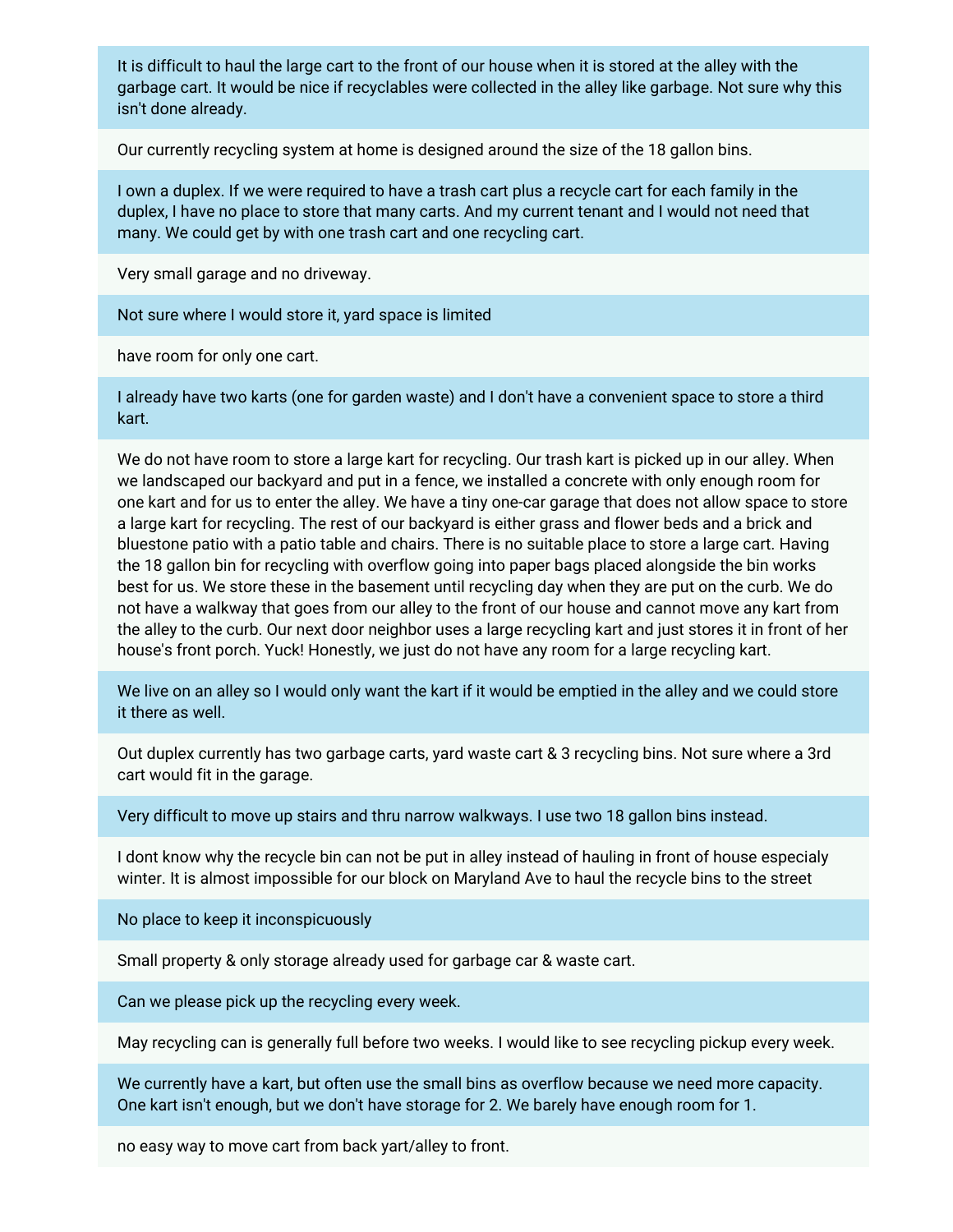I share this property with two elderly residents. A kart would require either carrying the kart up a set of steps, through the yard, and down more steps to the curb, or pulling the kart all the way around the end of the block to the front. Neither are viable AT ALL. If recycling were collected in the alley like garbag is, we could happily switch to a kart. We have far more recycling then garbage, so alley collection would be ideal.

I have the place to store it. I already have a yard waste cart hidden on the north side of my house that is hard for me to get to the curb or around the yard

No place to put it where I don't have to look at it. I would still need a smaller bin to collect items before taking them out.

We can't get a large cart to our curb in winter and it would be extremely difficult even in good weather. Alley pickup is our only possibility.

No space to put it.

Too hard to move from alley to street, down the hill.

Small yard/space.

Alley.

Not so much storage as getting it to the curb, especially in winter. If it were picked up in the alley along with the regular garbage, different story.

We have 2 carts (for a duplex) and a bin. We although we fill all 3 we really don't have room for another cart. I'd rather see more frequent recycling pick up.

I live on an alley and trash is picked in the alley, but recycling is picked up in front of the house on Marlborough. I can keep my rolling trash bin in the alley by the garage, but need to keep the recycling bin next to my house where a large one would take up more space. This is a minor concern and not enough to completely prevent getting a bigger bin, but it would be easier if recycling pickup was in the alley like the trash.

Larger containers encourage more recycled (or garbage) waste. Even if recycling is better than landfilling, consuming less is much more protective of the environment.

We are on an alley and would have great difficulty moving the kart to the street up and down a hill for pickup. We already compost and recycle a great deal. We would like the compost either picked up curbside or the option to drop it at DPW.

Bringing the cart out in the winter, on alley.

On our lot, no good place to store without being an eyesore and overflowing.

We have alley, so no place for kart.

Limited room in the garage. Would take a 95 gallon cart if a smaller garbage option were available.

Small yard on an alley; not much room.

I cannot store it or move to street.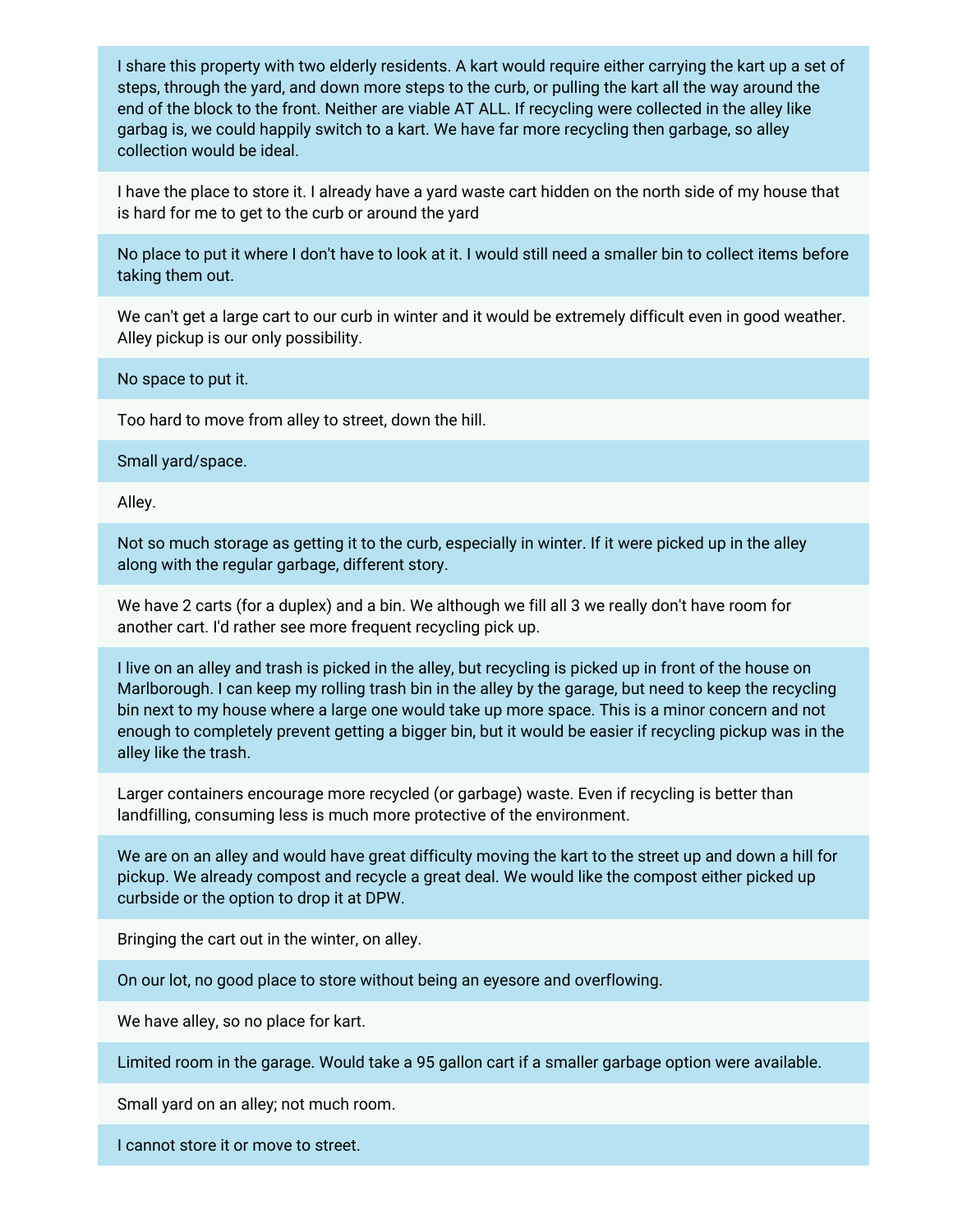No room in alley.

No room in condo garage.

Alley space.

The statement here and #5 Above represent a 2-member family. We pay taxes based on our property...not how many live here. Do not force us face increased property taxes, service fees. ENFORCE EXISTING CODES. SHOW INDIVIDUAL RESPONSIBILITY AS A RESIDENT IN THESE MATTERS.

1. No need for families have minimal recycling needs to pay more for larger karts and related collection costs. Those needing more...PAY MORE.

2. Urban aesthetics. We live on small lots, little space to waster. Why clutter our views with additional bins. Be responsible in recycling. Compress items before throwing in bin. More Bins? UGLY. WHO WANTS TO LOOK AT MORE PLASTIC JUNK.

3. Cost: Do not implement services which increase costs for all residents when only some need them. Pay for service on basis of carts used as well as additional labor required to service the system.

IN SUMMARY: Apply above logic and statements to any and all discussions involving Raw scraps, Composting, and Volume of all Recycling & Garbage Karts.

SEE WRITTEN RESPONSE ABOVE. Item: #5 Raw Scraps. Composting. We live in an Urban Village. Not a rural neighborhood of Farms or lSuburban large plots of land.

I am concerned that more residents will store their karts in front of their home.

hauling the bin from alley to street would be a problem, especially in winter

There is not enough room and we have enough garbage cans in the village.

Where would it be stored? How would I get it to the curb....I have steps. And with snow and ice in winter....I don't think I could drag it down the steps to the curb....Would the recycling people do it for me and return the kart to it's place?

And especially winter....the carts and bins block our walkways...that is a hazzard

We would have no easy place to keep one, either inside or outside our already overcrowded garage.

Recycling pick up not frequent enough and garbage is too frequent

I am a senior living alone, putting cart in the front will be difficult

We have an alley that is dead end. It is impossible to haul the cart from the back of the house to the front if we need to recycle. ( WINTER ).

we have to take our recycling down several stairs, so it is easier for us to have several 18 gallon bins than one large cart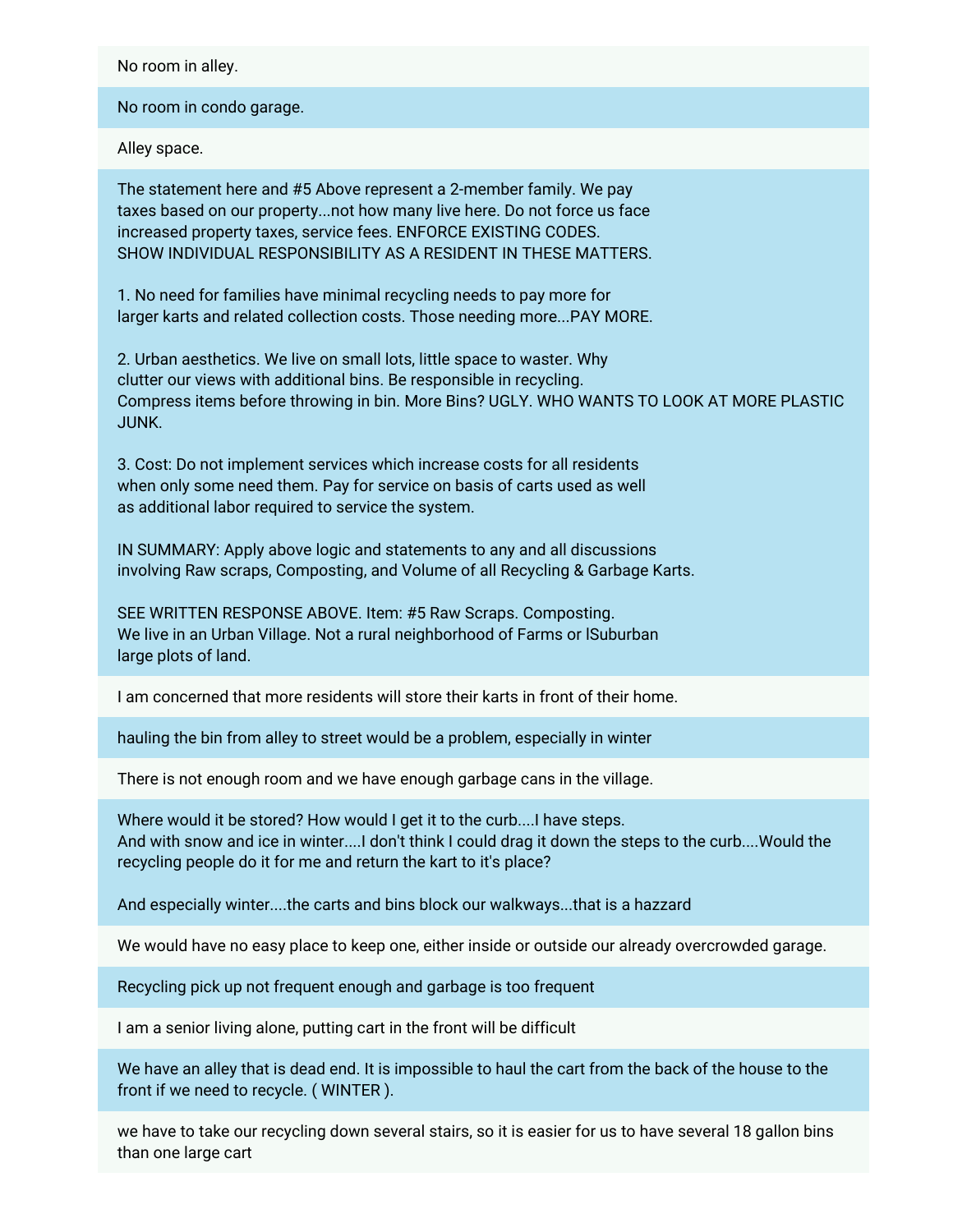too many carts now. One for garbage and one for yard waste I have no more room to store another.

No room to store it

The kart does not hold enough recycling, or the village does not collect frequently enough. Our kart is always overflowing, and cart is supposed to be spelled with a "c".

There is really nowhere to put it where it's not an eyesore as we are on a corner.

Cannot roll carts through to the curb due to steps on side entrance.

My recycling fills up more than my garbage. There is always an overflow problem. This can be rectified if recycling is picked up every week and garbage every other week. s

They don't fit well in our two car garage, so we keep them outside as out of sight as possible, but I prefer the convenience of having a large receptacle.

If the bin is too large, I might start to recycle too much.

Our recycle cart is often much more full than the garbage cart.

We don't have a logical place to store it.

the 18 gallon bins are inside our house - we have 3- so we actively collect all week without going outside, the big bin would be a storage problem

It is not big enough. I need weekly pick up

I can't fit the cart on the side of my house with out interfering with my walkway so I use 3 small tubs for recycling .

#11. Would you be in favor of a switch to weekly recycling collection and biweekly garbage collection?

(355 responses)



 $\mathbb{R}^{\mathbb{Z}}$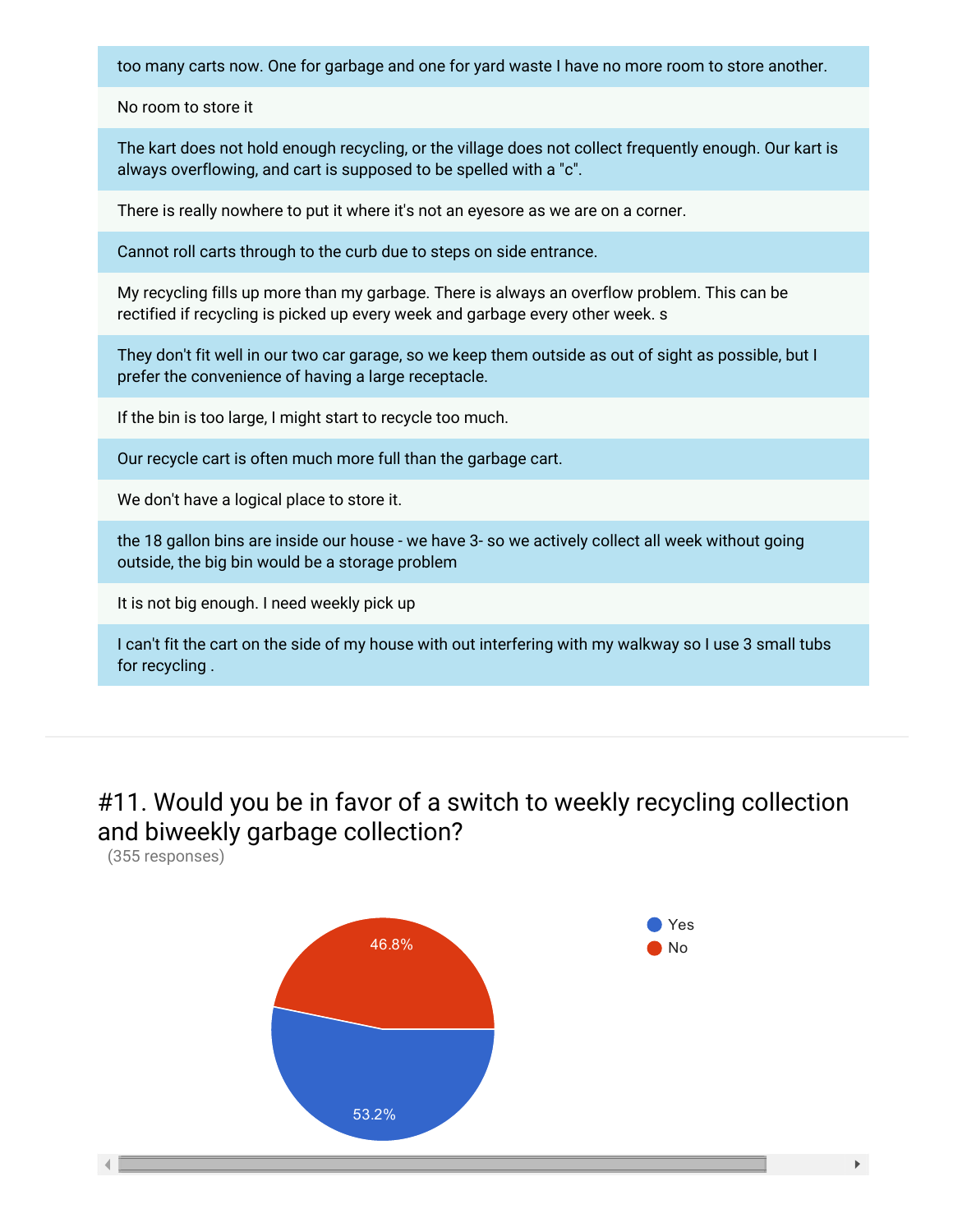#12. Currently, homeowners and some renters are utilizing a 95 gallon garbage kart. If given the option to trade in your 95 gallon garbage kart for a 64 or 32 gallon kart, would you be likely to do so? (336 responses)



### Section 3: Other Comments and Feedback

## #13. Do you have any comments you would like to share in relation to the new waste hauling contract?

(137 responses)

Please keep yard waste a separate issue from above and continue to pick up brown bags

Please keep yard waste a separate issue from above and continue to pick up brown bags

We generate far more recyclables than garbage for our 4 person family therefore we are in favor of more frequent recycle collection and less frequent garbage collection. Currently, our large 95 gallon cart is overflowing by the time recycle day comes up--every other week is not frequent enough. biweekly garbage collection would be overkill for our family.

We generate far more recyclables than garbage for our 4 person family therefore we are in favor of more frequent recycle collection and less frequent garbage collection. Currently, our large 95 gallon cart is overflowing by the time recycle day comes up--every other week is not frequent enough. biweekly garbage collection would be overkill for our family.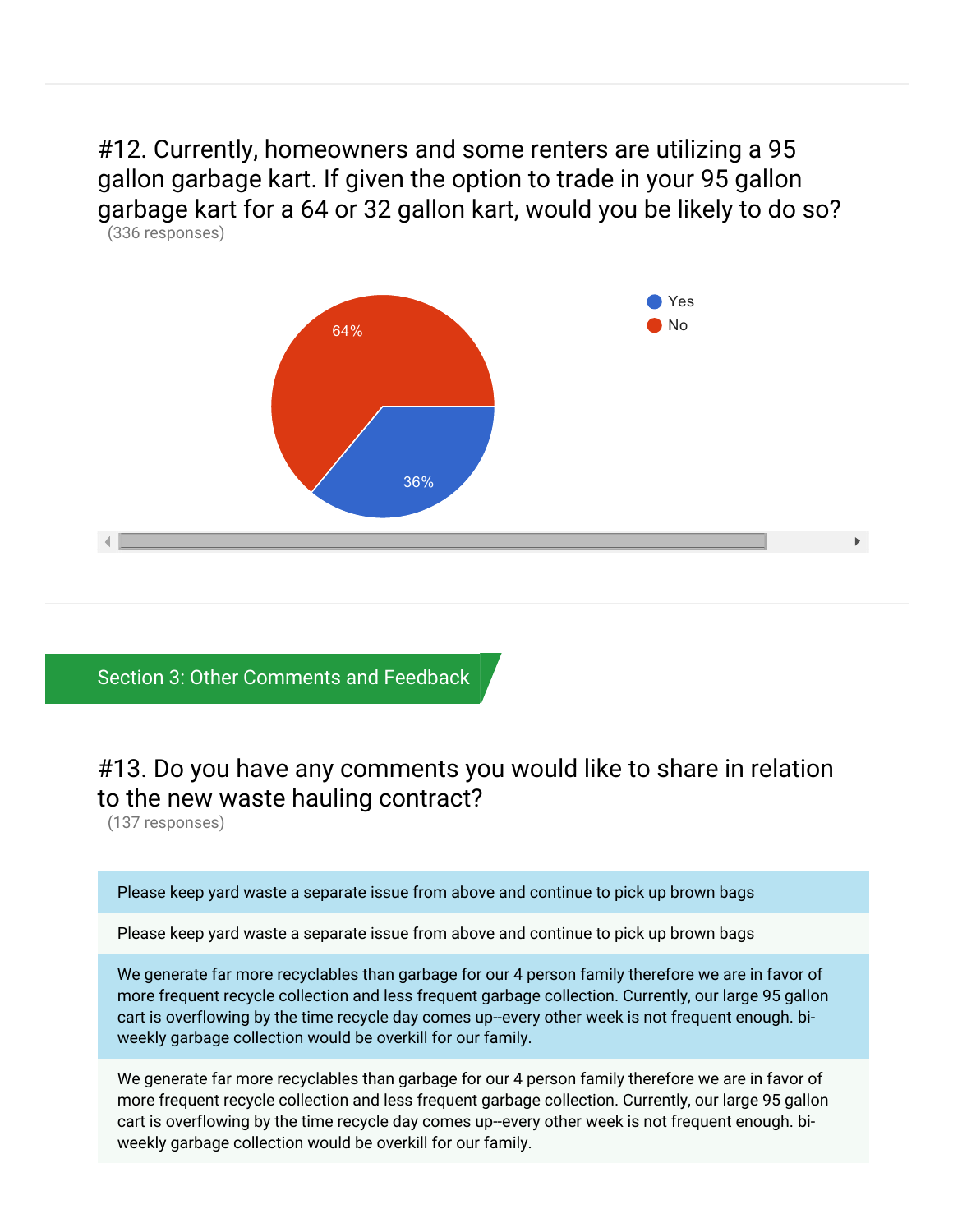I'd be in favor of biweekly garbage and recycling collection if there was a cost savings, we don't generate much garbage so could get by w/ biweekly pickup

Our 95 gallon garbage kart is currently full every 2 weeks, so going to a smaller kart with biweekly collection would be problematic. Our garbage kart is rarely more than 1/4 full so biweekly collection would be fine. Only concern is smell during summer if garbage is only picked up every other week. Please explain how meat can be composted. I did not think any animal products could be added to the compost.

I would be wonderful if all collections were made from the alley not the front of the house for recycling.

My household would very much like to have curbside food waste pickup available. We compost our own on occasion, but the small lot sizes in Shorewood don't allow us to use nearly as much as we could generate.

We would also very much prefer weekly recycling pickup with bi-weekly trash pickup. Our cart+bin are almost always full, and we generate very little trash waste. If curbside food waste pickup was available (and included meat, dairy, pizza boxes, etc.), we would have almost no traditional trash. On a related note, it would be almost essential to have weekly food waste pickup to avoid it sitting around and rotting.

Depending upon the collection schedule we would use a smaller garbage bin. We fill our recycling bin every 2 weeks, we do not need to put our garbage out on the opposite week. I think if made easy to contribute, many residents would compost at a village site.

The service company creates a lot of of noise!!

Regarding #11, I would favor switching to biweekly garbage collection AND keeping biweekly recycling. We very rarely fill our garbage container in 1 week and could easily switch to biweekly. Biweekly recycling is about right for us as well. If smell is an issue or concern with biweekly garbage collection during the summer, it could be done weekly during the hottest months (June-Aug).

we only have one small bag of garbage per week... but our recycling kart is ALWAYS full to the brim. i would love to flip the collection schedule!

Plz see #10 above. For all those reasons, we request that our collection continue as is: alley for "garbage," and street collection of recycles in blue bins. No village-sponsored food scrap collection, unless at DPW yard for voluntary drop-off on a limited time- trial basis, to assess cost and potential health concerns (rodents/raccoons, etc) plus any additional village costs. The more dedicated conservationists will more likely be compliant with sorting out their appropriate food waste items, but others likely will not.

thanks for doing the survey.

Our apt. building contracts through Eagle for garbage and recycling bins so it seems that individual owners can contract for their collections independently.

I see a lot of incorrect use of the recycling bins from my building. So, I'm in favor of a local composting program, but I wonder if a compost bin for the building with many users might also be misused, and I personally would be willing to drop off, as a renter.

Any waste hauling contract should require the contractor to place the empty bin on the parkway or sidewalk and not leave it in the street or on the curb.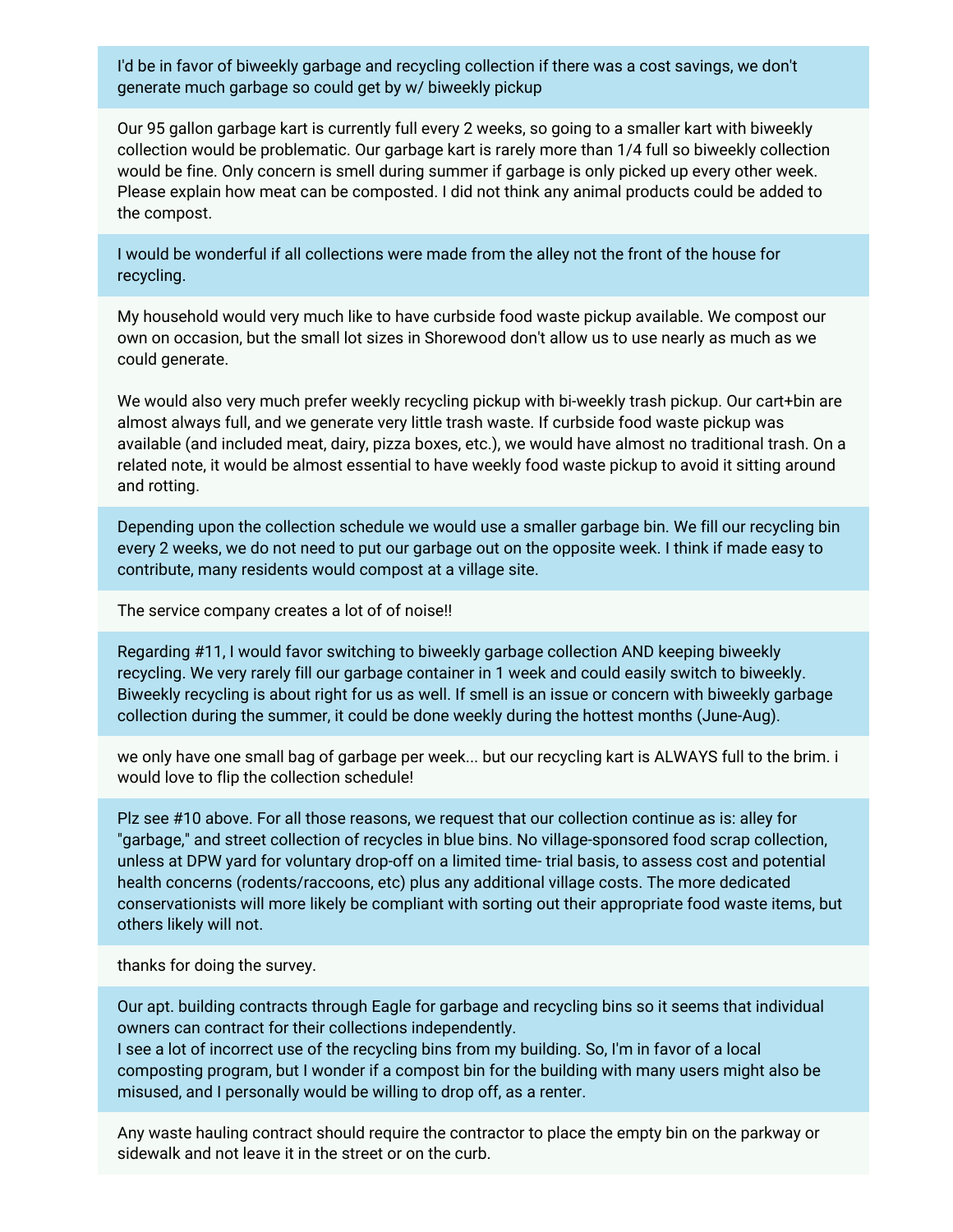Can we please issue fines for recyclable material found in garbage karts? Those could potentially go toward controlling contract cost.

Several comments: 1) It bothers me to have to PAY for recycling containers, given the high taxes we pay in Shorewood. It also bothers me to have to PAY for replacement of recycling containers that were broken by the recycling contractor, due to rough handling. 2) It sounds like it might be easier for a recycling contractor to handle recycling carts vs the 18 gal. bins. If this is the case, it would be good to know, especially if it might lower collection costs. 3) I think it more important to pick up garbage weekly, due to public health concerns, attracting raccoons, opossums, rats, etc. and smell. 4) I am fine with recycling pick up being bi-weekly IF the contractor will pick up bins that are placed on the pick up side of the street, regardless of where the bins come from (like across the street)--this is something this seems to have changed fairly recently and I don't know why. 5) It would be good to have more publicity of the financial costs of the recycling contract and the returns to the Village through the sale of recyclable items. Availability of this information in the Village Mangers weekly notes and/or Shorewood Today and/or the Village website might encourage more recycling. 6) Congratulations to the Village for have recycling cans outside of Village buildings--the schools, library, etc. This is a good example to provide to residents and students and not all municipalities have this--for example, I have noticed that there are no recycling containers outside the Whitefish Bay elementary school entrances.

I would encourage our municipality governmental bodies to combine forces with those of others to pressure container manufacturers to change over to/develop more easily recycled materials - and suggest to our community business owners to judiciously consider the pre-packed items they stock for the recyclability of the wrappings. Consumers also need to be better informed, perhaps while they shop, how to identify those items labeled as having recyclable packaging.

Find some way to incentivize trash reduction and recycling, by offering a rebate on the smaller trash cart option, for example.

Prefer weekly recycle. Food scraps are very smelly, especially in hot weather.

Please move recycling collection to the alley rather than front yard.

Our garbage amount has gone down & our recycling has gone up since getting the 95 gal. rolling cart. Why is there such a hefty charge for the cart? Seems to me a lower price would mean more folks would get one, thus increasing recycle vs. garbage amount. Also, it would be a kindness for older folks who can't afford the rolling cart but struggle with carrying out the 18-gal. bin!!

I generally have more recycling than garbage. It is good you are investigating

\* The \$10-20 per month cost for food scrap recycling feels too high. I would be more in favor of the idea at a cost of \$5 a month. (I do recycle most food scraps in my home composter.

\* I would favor bi-weekly garbage collection and bi-weekly recycling collection. We never reach even 1/3 full in the garbage cart.

Weekly recycling please!!!! But be mindful of costs

Require the hauler to report actual volume/weight of waste collected. No estimates based on # of pickups.

I currently have two trash carts and two 18-gallon bins for recycling. However, one of my trash carts has a broken axle and is unusable. Could I trade the broken trash cart for one large recycling cart? I do not want to have to pay extra for the recycling cart.

I would be willing to switch out to smaller kart if there were weekly recycling service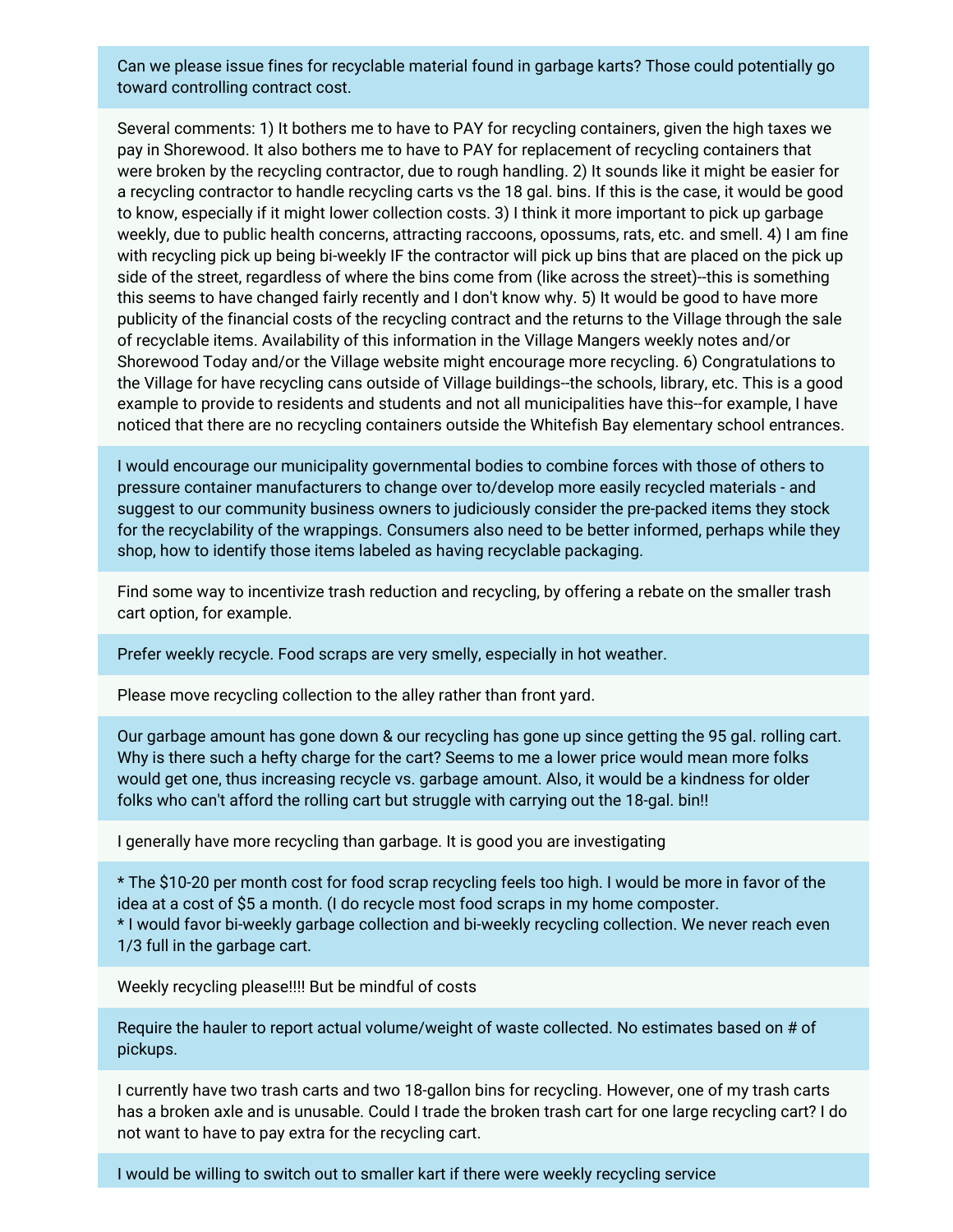I live in a 6 family apt. and many times our garbage cart fills up quickly-so bi-weekly would create a problem. However, a smaller cart would be nice because in winter, when it gets snow covered and snowed in, it is difficult for me to have to clean off the snow-otherwise it is not picked up and dumped. I did not comment on the food recycling and increasing taxes on property tax because I am not an owner-that would have to be my landlords call.

Weekly collection of recycling, a kart for yard waste and food scraps, and a smaller garbage kart collected every other week please! Get with it Shorewood!!!

village-wide composting program is a must.

Clarification of what is/isn't recycled, e.g. Plastic 1-7? Thank you for doing this!!

A smaller garbage kart would work for us most of the time; we usually only have two kitchen size bags per week. But occasionally we have larger item(s) that wouldn't fit in the 32 gallon kart. If you go to biweekly garbage pick up, what does that mean for garden waste collection? During the growing season, I fill my garden waste kart almost every week.

Re: curbside food scraps collection, I would not use an optional program because I have a composter. But if it's included in my taxes, I would use the collection during the winter.

I live on the east side of Maryland Ave between Capitol & Murray. My garbage is collected from the alley but I have to drag the recycling to the front curb, with no driveway. The recycling guys leave my large kart in the road between parked cars. I would much prefer the recycling to be collected in the alley, by my garage, just like the garbage.

The current pickup arrangement was designed to work with the design of Shorewood's varied blocks- driveways and alleys, flat yards and hilly yards. Many of us cannot physically change from alley pickup to street pickup for trash and do not have room to store a second large kart for recycling. Please don't make life more difficult for the residents. The village should serve the residents, not the wishes of waste haulers. Garbage/recycling pickup is one of the basic services we expect from our village government for the large amount of tax dollars we pay. There are a number of things we spend money on in Shorewood that are frills and not necessary for day-to-day life in the village. Waste collection is not a frill.

I imagine that in the cold weather the trash can be collected every other week and recycling weekly.

To promote recycling, every house should be provided with a cart, especially since the recycling programs pays the city. Absolutely I support recycling pick up weekly and garbage every other week. Make garbage be the thing that taxpayers pay for, not compost and recycling. Support good habits!

We recycle a lot / everything that is "recyclable" and we fill out large rolling cart to the brim every other week. My husband has to get in and stand in it sma mush it down so we can add more

I would like weekly recycling pickup

I am fine with every other week garbage collection, but don't think I need weekly recycling collection with a 95 gallon kart. I already compost and do not have much trash. Summer heat may require weekly garbage collection??

Sustainability to me means being possible for the foreseeable future both ecologically and financially. I believe that any public service must be sustainable. When increasing taxes, I am skeptical of treating the preferences of some people (my self included) as sufficient to justify a policy change.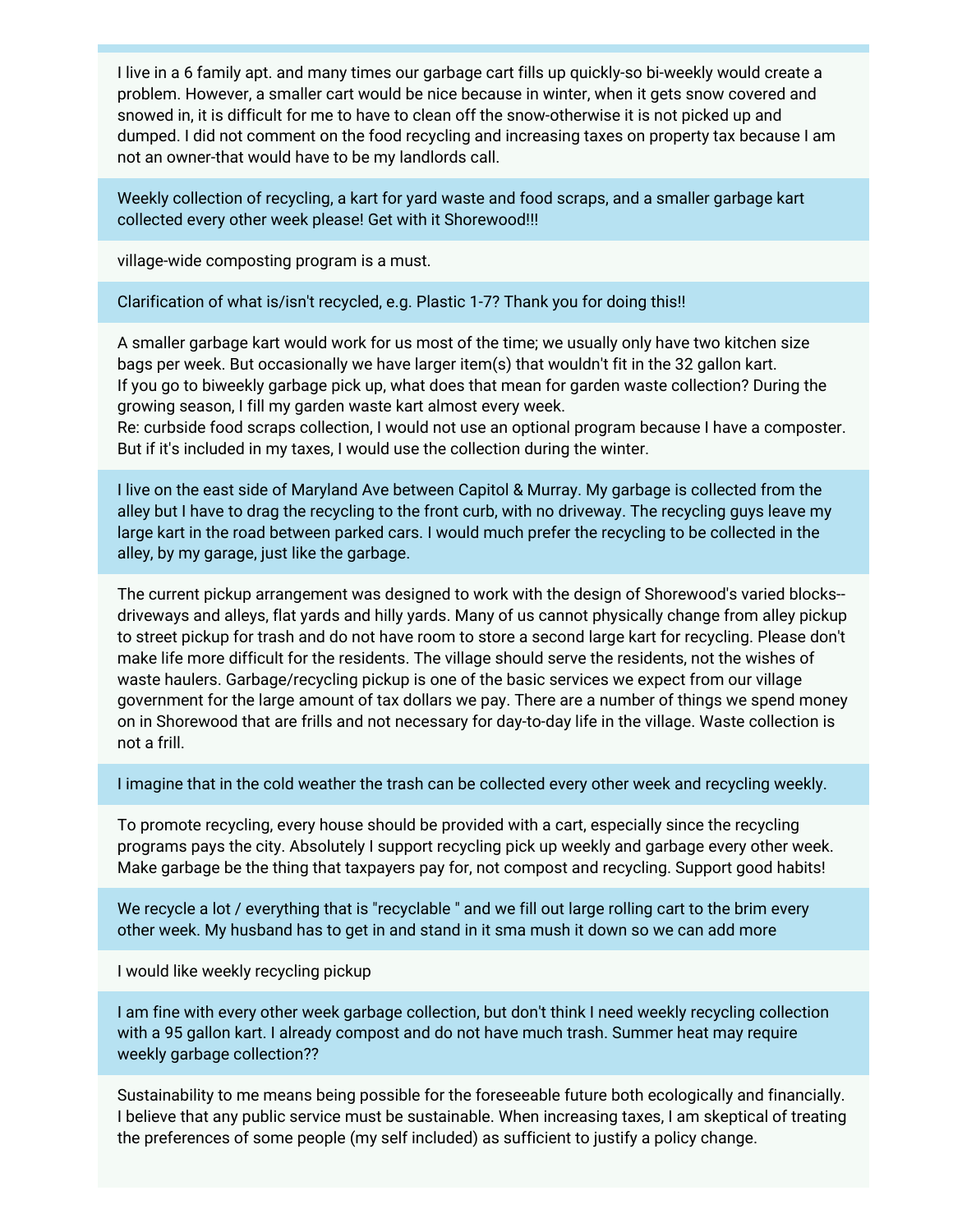I would like to see experimentation with public services where there are short term trials, allowing opt in participation, and then with subsequent evaluation by participants and the general public.

My household generates a lot more recycling and compost material than it does garbage. But our neighbors across the alley always have garbage spilling out of their garbage receptacle. So I don't know that less frequent garbage pick up would be a good scenario for everyone.

I answered that I would want a 95 gallon kart instead of my bin, but I don't really care. The bin works OK almost all the time. I'd only have a bin's worth of recycling, but if it would be easier for the collecters, I would be happy to use the kart instead

95 gallon carts should be required. Too much recycling blows around and overflows the 18 gallon bins.

I think the current system works well

I am single so I would like the option of a smaller-than-95-gallons recycling cart. But I would like to get something bigger than my bin.

Since i copost at home, i have triple the recyclable garabage vs regular garbage

Could probably get by with bi-weekly garbage & recycling pick-up but during the growing season really need weekly yard waste pick-up.

Try to reduce or maintain the current cost of collection. Do not switch bins, they are well designed and durable. Please keep alleyway trash pickup. Adding alleyway recycling pick up would be nice.

It is time to do every other week pick up for garbage, especially in the winter months when garbage will not smell. I believe most neighbors on my block would be fine with big weekly pick up too. Bins are not full every week and that is a waste in gas and worker power. Also, this will encourage people to be more conscious of recycling. Lastly, I would expect to see DPW to have decrease in workload and show in employee's hours and hopefully offset winter snow removal overtime money. I'm glad this is being discussed and I hope every other week pick up occurs.

This survey did not address large yard waste i.e. tree shredding nor big item haul away like couches, etc. What are you thinking - special fees? As a small household I often put out trash every other week and recyclables once a month. Price break for less frequent pick up>

I likely would not switch to a smaller garbage cart if garbage pickup was biweekly.

I generally fill the 95 gallon garbage kart with recyclables every two weeks, and I almost never fill my non-recycling kart, but especially in the summer, it is important to empty the garbage every week, especially during the warmer months, lest it starts smelling. However, if Shorewood starts composting (which should keep most of the stuff that starts smelling out of the garbage kart), then perhaps we can switch to every other week garbage collection.

Collecting food waste from residences does not seem reasonable to me. People should be encouraged to use garbage disposals. The waste then ends up at either Jones Island or South Shore WRRF. The MMSD does a pretty good job of making methane (which it uses) or Milorganite out of the resulting sludge. Some food waste inevitably will end up in the garbage, but I question the value of creating another waste stream for it. And I doubt that people would be very good about separating this stuff out, regardless of the survey results.

Go with cheapest option; bi-weekly trash, bi-weekly recycling, whatever and give break on property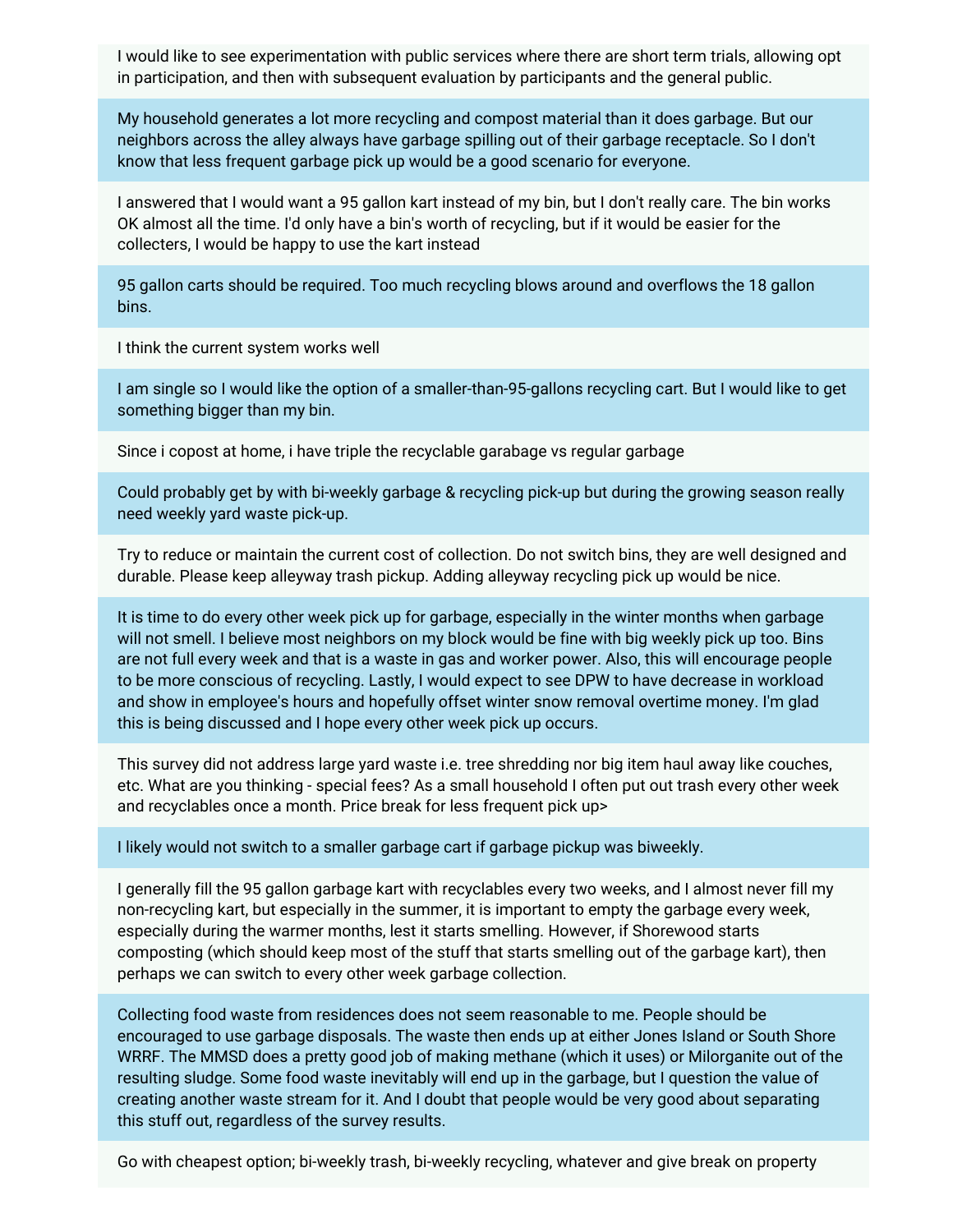taxes

As long as whatever is done is mindful of health and sanitation rules, that is what is important to me. There is already a rodent problem in some parts of the village and the open composting bins at the schools are only exacerbating the problem. We do NOT want to encourage rats in Shorewood!

My answer to question #12 is really "maybe." It makes the most sense to me to charge residents on the basis of weight of garbage and collect it weekly. If it is not feasible to do that, charging by volume would be more fair and encourage people to divert more into recycling bins and compost bins, but would require some people to trade in for smaller karts (by choice, to get a discount) and might result in a lot of wasted karts. Question #11 really needs more options, such as collection of garbage and recycling on alternating weeks. (Biweekly for both.)

I think food scrap recycling is innovative, but I would need more details.

The current system works for us. Please continue weekly trash collection. It would get very smelly (diapers, meat bones) if it waited 2 weeks to be picked up, especially in summer. We recycle as much as possible and almost fill the 95 gal. recycle kart biweekly. As a result, not much garbage goes into the 95 gal. garbage kart, so a smaller garbage kart would be nice space wise. We compost fruit & vegetable scraps when the weather allows us to run outside to the composter! Thanks for your hard work in figuring out this puzzle. Lots of people with varying needs and a planet to protect.

move all collecting to alley

I appreciate your considering composting options. I really hope recycling is given some real thought. The current method is out dated.

I'm all for it but am on a limited income and also can't make tenants recycle as I do

Continue to accept the smaller blue bins for recycling.

Weekly recycling would be an advantage. We generate much more recycling than garbage.

I would be OK with less pickup if you could drop off garbage when you had extra like recycling.

Depends on frequency.

Biweekly garbage. Weekly recycle.

Have more recycling than trash; want to optimize recycling. We keep recycling cart outside in back.

I live in an apartment and have neither the 95 gallon or the 18 gallon container.

None

I can only speak for our household but we recycle a lot, most likely more than waste in total volume. We have a duplex with two of the 18 gallon bins. We typically fill the two bins from the village and the two we purchased on line and still have over flow. The large carts would be great if we had alley access for pick up, but trying to haul them to the curb (front stairs leading to the street) would be a real nightmare. Thank you for considering the Village residents on these issues.

The idea of bi weekly trash and weekly recycling is good. However, if I had a 95 gal cart for recycling and a 95 gal cart for garbage and food waste pickup (or even drop off), I could easily manage biweekly pick up of both recycling and garbage. Either way, it appears that good changes are coming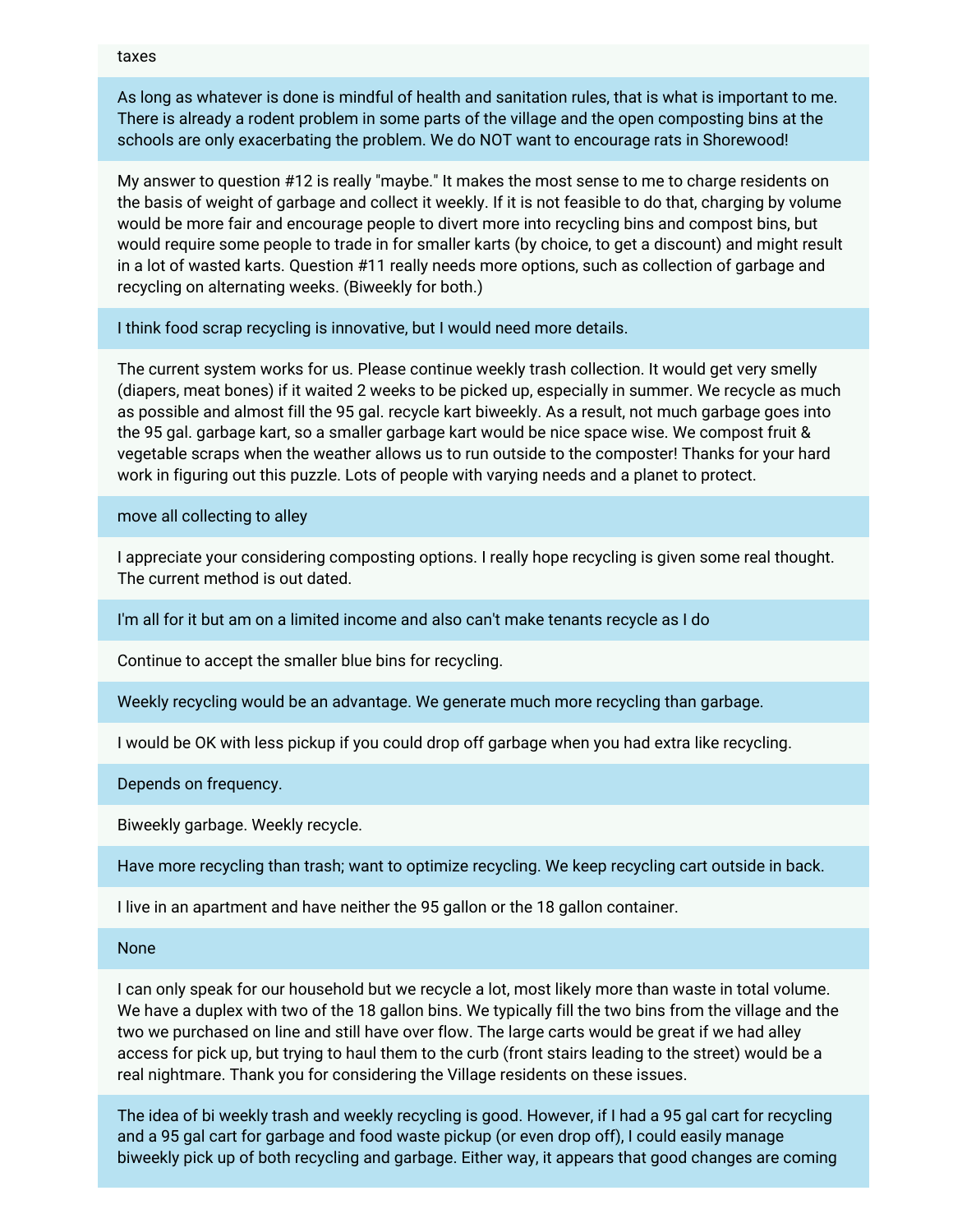#### to Shorewood's waste management!

I would like our condo building to be included in the Village's recyclable pick-up (Village Manor Condo building on Wilson and Kenmore Place.)

Less garbage, more recycling!

our condo has no village waste collection which seems unwise and unfair

We need to take recycling to the next level. Thank you.

I only put garbage AND recycling out every other week anyway. Every week pick up is excessive for my household, but I think many neighbors would be challenged to do the same.

I am a single person living alone in this house. I frequently skip placing the 95-gallon kart curbside on alternate weeks....putting it as well as the recycling out only on recycling collection days. Often times there isn't a whole lot in the kart because I compost food scraps and faithfully recycle cans, bottles, plastics and papers. Likewise, I faithfully keep garden waste (weeds/branches, etc) out of the kart and set it out separately in paper bags. However, once in a great while, the large kart comes in handy if trash exceeds the usual amounts.

We currently only put out our garbage and recycling every other week, on recycling weeks. This is more than adequate and I would imagine would save a lot of money for the Village if this was the pickup schedule.

Why can't we have weekly trash pick up AND weekly recycling pick up. My tiny recycling bin fills up immediately and could use a large cart...however at \$75/each, I can't afford that.

related to #11: our (3-person) household could easily adapt to less frequent garbage collection.

I have concerns about the possibility of a biweekly garbage collection. If the idea is to throw waste into the garbage, what do we do about rotting items in the garbage. Also, what about families that throw diapers away, the stink from that would be horrendous on a two week cycle. Also, with a garbage disposal I have very little in my garbage can that I have to worry about as far as any concerns with rotting food. Also, to initiate a food collection program, you have to remember that 40% of Shorewood is rental. I cannot believe renters in some of these apartments would separate food stuffs. If the conservation people would like to set up recycling food stuffs, set up a bin at the dump and have that available to people for food stuff recycling. And charge them a modest fee for the utilization of that bin. But make sure the bin is set up so an not to attract rats.

Yes! Waste Management regularly left our blue bins in our driveway, blocking out access out, and our kart, too, at base of driveway instead of putting it back at the carriage walk. I don't like them.

I see that many of my neighbors don't know/understand what items/materials can be recycled (such as TV's and old appliances in recycling bin).

Not aware of differences with new contract.

I live alone; these concerns named affect large families. I'm not opposed, but don't need.

Need to know more about contract.

Keep same schedule.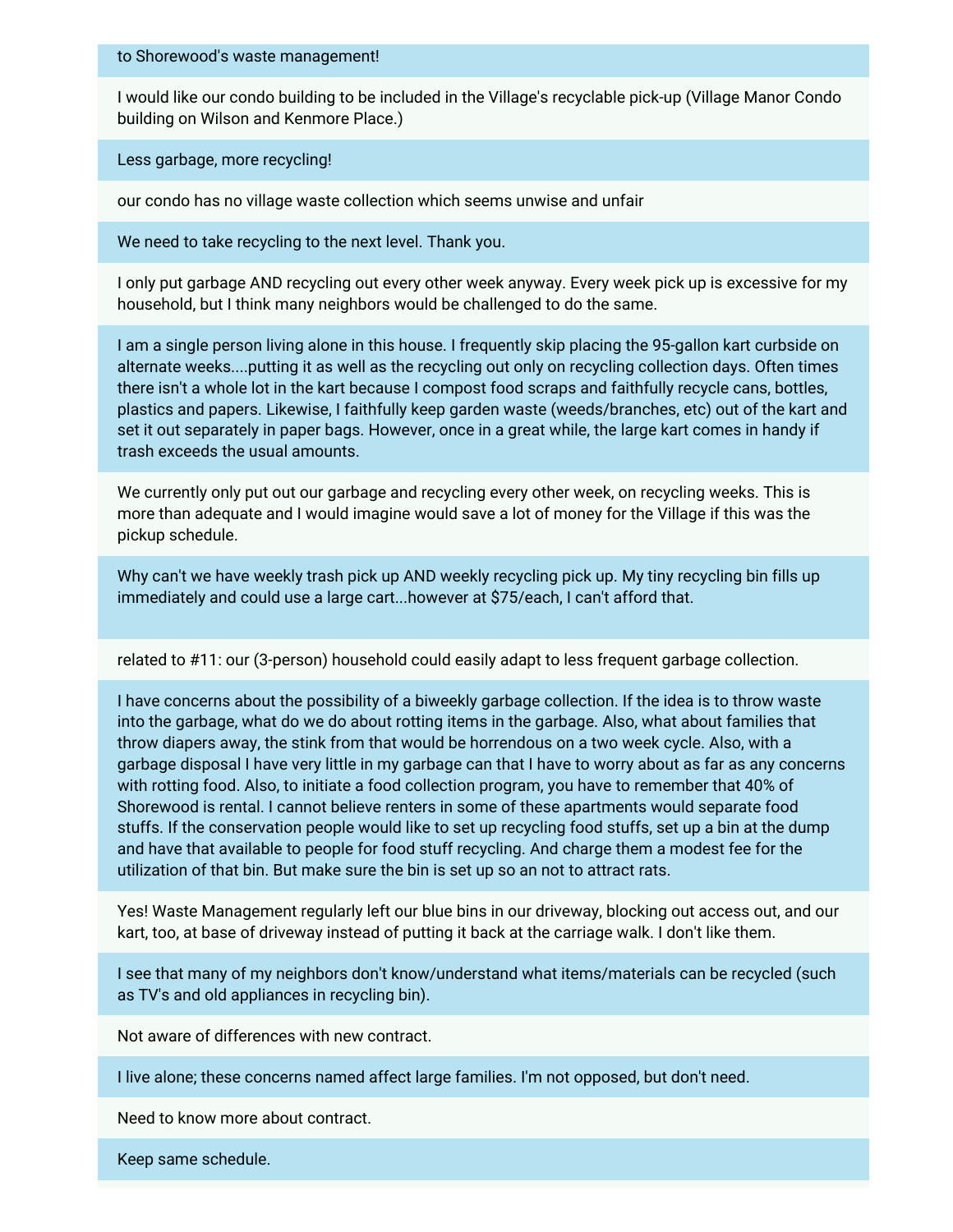Be clear on aluminum requirements. Thanks.

We would support food scrap collection but not in favor of suggested cost. Not everyone might want to spend this much money.

Thanks for asking.

Very satisfied with service.

I would love biweekly garbage and weekly recycle collection

I guess I missed it. Is this a contract now being written or one that is already signed. IN OTHER WORDS: Why did you ask the above if you refer to the "new" as compared to "proposed" waste hauling contract?

I love the idea of having more recycling and less trash pickup. I also would love to see the ability to recycle plastic bags. Right now, I take any that I get to Target. I also like the idea of being able to drop off food waste at the very least. I would like to know what we do with it... I imagine composting...

If we received weekly recycling pick-up, then I would consider downsizing my 95 gallon cart. If it remains an every-other-week pick-up, I'd need the space of the big cart.

I've been interested in obtaining a 95 gallon recycle cart, but have been holding out on the "purchase" of one due to the timeliness of this discussion and understanding as to where the requirements or standards are headed.

I would like to know how often the food scrap material would be collected.

We spend too much for recycling - originally this program was sold as a money maker but now we pay too much for it.

95, 64, 32 gallon kart...why so many sizes? What is the answer you are looking for?

I would like all employees of Shorewood to live in the Village of Shorewood...including public work employees. They need to respect and appreciate us...our property our Village...and with them living in the Village that employs them....hopefully they will have learn/live to respect.

Alley pick up of our garbage bin...the siding of my garage is dented and slashed from the bin being SLAMMED against the garage after they've emptied it.

I think there is a hidden agenda somewhere in this proposal.....

No, but thanks for offering the survey.

The large carts are heavy and as we age we think they would be difficult to manage.Our household is divided on our ability to store another bin in the house for food scraps, etc.

Definately support more frequent recycling pick up, we always have more recycling than garbage and the kart overfilled. We are also not always sure if we are putting the recyclables in the kart correctly,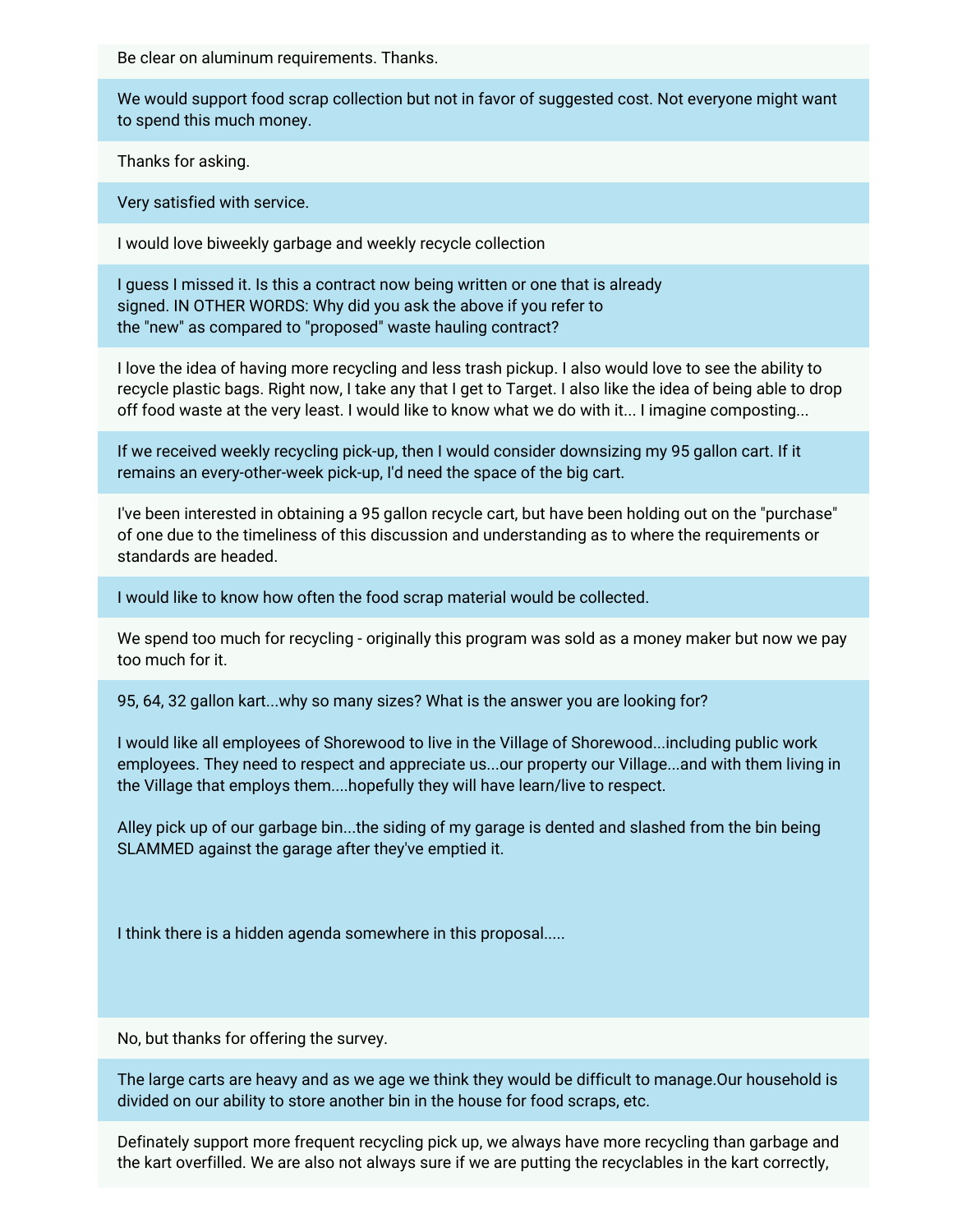sometimes it's not picked up with no explanation. More/clearer instructions and education would be helpful.

Big yes to weekly recycling pick up. I ALWAYS have much more recycling than I do garbage. Seems silly in today's day and age to have only bi-weekly recycling pick up.

We recycle more than we use the garbage. We would use a smaller garbage cam/

As a senior citizen couple, we have little garbage. We recycle and compost. In winter, we put our cart in garage and use neighbor's cart. She has no objections. Less work for everyone. More room for snow!

The current recycling vendor is sloppy, leaves re y labels I. Street and die not return carts to spot from which they came rather often leaves in middle of driveway approach....very rude.

They do a great job currently. we Would be most interested in compost collection. switching to a smaller garbage bin only makes sense if they need replacing. It seems more wasteful to landfill a functional garbage bin for a smaller one

? 11 would not be a better method of collection. We always have way more trash than what fits into the 95 gallon kart and not so for recyclables. I understand that some options do not include picking up anything not contained in the karts which would be a reduction in services.

Please keep everything as it is now. I can't imagine that doing it any other way could cost us tax payers less.

We recycle at least four times what we throw away. We compost. We recycle. We don't throw away all that much.

I don't need a large kart but recycling bin contents blow around on windy days, they block the carriage walk when it snows. I would rather have recycling collected from the alley than the sidewalk.

#### ?#11=hell no

The current contractor for recycling pick up has very careless employees who leave materials in the street, strewn across the sidewalk, etc. They never get all the material. They then leave the KART and/or blue bins at the end of the driveway, blocking the driveway, even though we leave everything on the carriage walk for them and that is where they should return the empty containers. This is a pattern. I don't like them.

Neighbors are sometimes sloppy in handling recycling carts and garbage carts. Can visualize food waste falling into the street.

Our garbage carts are picked up in the alley behind our house and recycling on the curb. I would rather see mishandled garbage in the alley than on our front curb. Many residents leave recycling bins with lids open on the curbs.

Please include the kitchen scraps pick up in the contract. Just imagine if everyone's garbage was cut in half like ours has been! tput,

WFB collected my recycling monthly. With a large cart I could do that. (Have 18 gal. bin)

I'd love to see the cost of food waste composting offset by additional fees for garbage removal. This would incentivize separating food waste out of garbage.